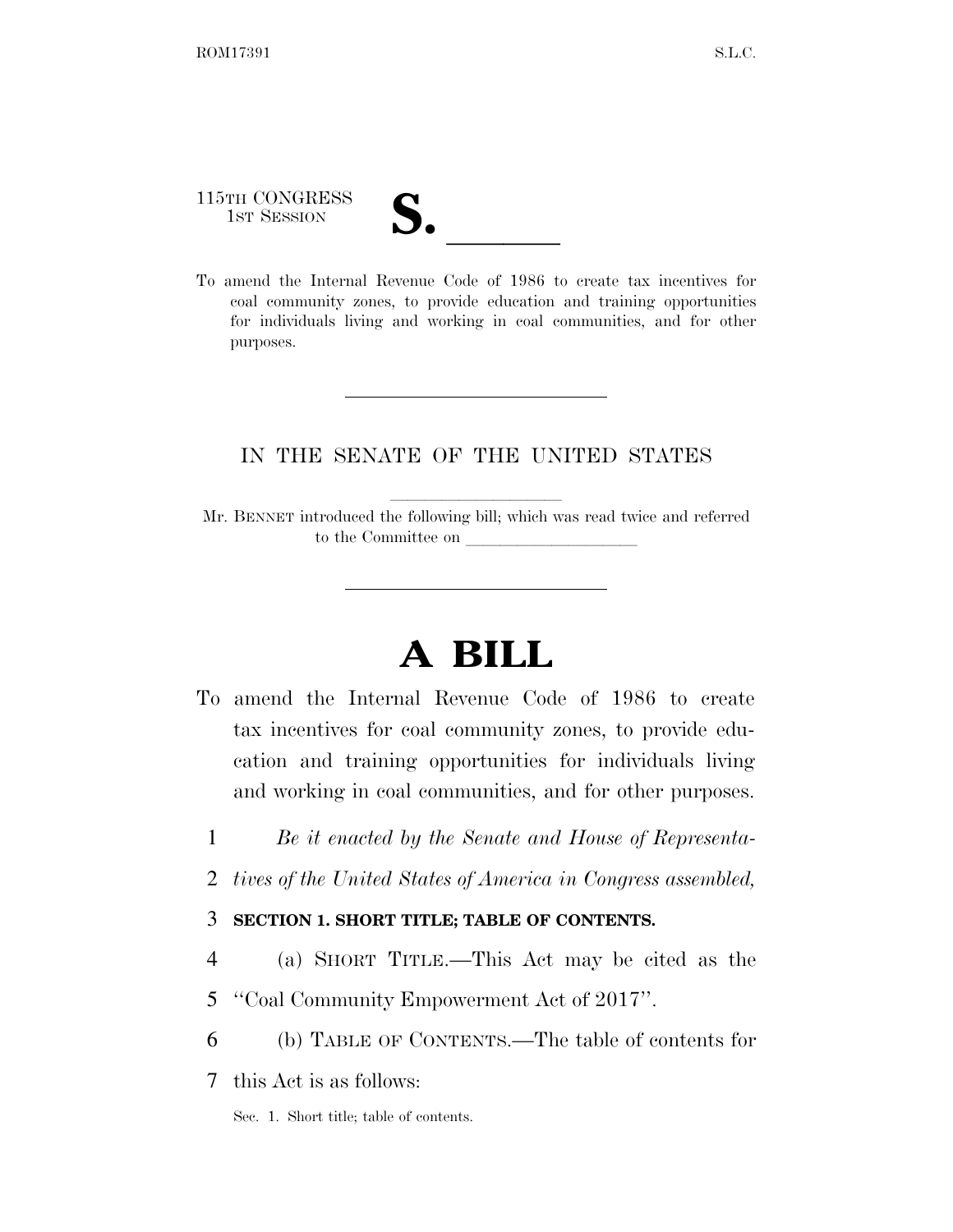#### TITLE I—COAL COMMUNITY ZONE TAX INCENTIVES

Sec. 101. Coal community zones.

#### TITLE II—EDUCATION AND TRAINING FOR COAL COMMUNITIES

- Sec. 201. Definitions.
- Sec. 202. Individual support accounts.
- Sec. 203. Priority for employment and training activities for qualifying individuals.
- Sec. 204. Development grants.
- Sec. 205. Business training funds.
- Sec. 206. Interagency agreement.

## 1 **TITLE I—COAL COMMUNITY**  2 **ZONE TAX INCENTIVES**

#### 3 **SEC. 101. COAL COMMUNITY ZONES.**

4 (a) IN GENERAL.—Subchapter Y of chapter 1 of the

5 Internal Revenue Code of 1986 is amended by adding at

6 the end the following new part:

### 7 **''PART IV—COAL COMMUNITY ZONES**

''Sec. 1400V–1. Definition of coal community zone. ''Sec. 1400V–2. Application of empowerment zone incentives to coal community zones. ''Sec. 1400V–3. Commercial revitalization deduction. ''Sec. 1400V–4. Exclusion of capital gains. ''Sec. 1400V–5. Application of new markets tax credit to investments in community development entities serving coal community zones.

#### 8 **''SEC. 1400V–1. DEFINITION OF COAL COMMUNITY ZONE.**

9 ''(a) IN GENERAL.—For purpose of this part, the 10 term 'coal community zone' means any county in the 11 United States in which—

 $\frac{((1)(A)}{(1)(A)}$  there were not less than 50 fewer indi- viduals employed at coal mines in such county for calendar year 2015 as compared to calendar year 2011 (determined based on data collected by the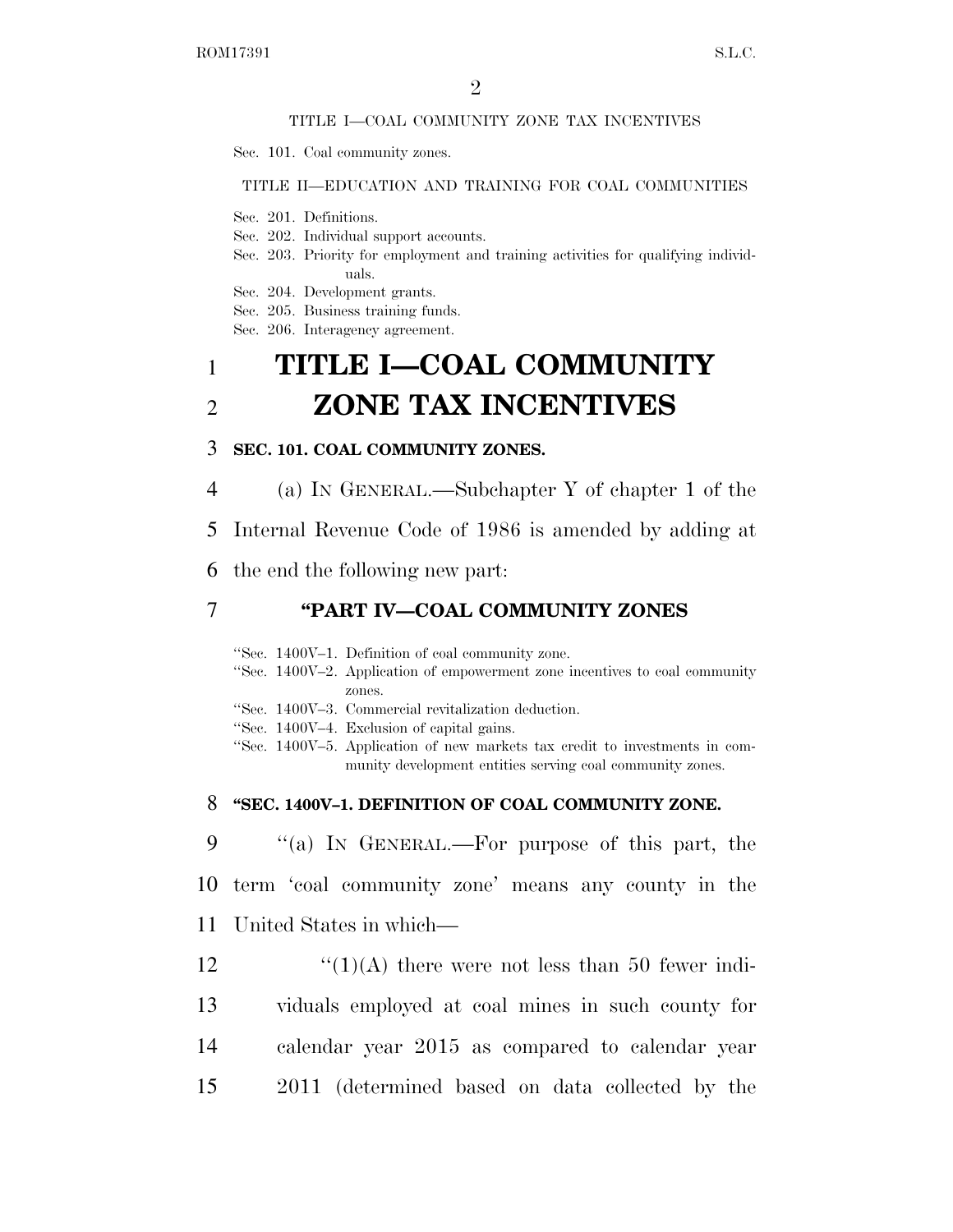ROM17391 S.L.C.

| $\mathbf{1}$   | Federal Mine Safety and Health Administration),         |
|----------------|---------------------------------------------------------|
| $\overline{2}$ | and                                                     |
| 3              | $\lq$ (B) the quarterly average of the total number     |
| $\overline{4}$ | of employees employed in such county for the first      |
| 5              | calendar year in the applicable period (as estimated    |
| 6              | by the Bureau of Labor Statistics) was not more         |
| 7              | than $20,000$ , or                                      |
| 8              | "(2) not less than an average of 5 percent of           |
| 9              | the total employment within the county during the       |
| 10             | applicable period was at coal mines.                    |
| 11             | "(b) DEFINITIONS.—For purposes of this section—         |
| 12             | "(1) APPLICABLE PERIOD.—The term 'applica-              |
| 13             | ble period' means the period beginning after Decem-     |
| 14             | ber 31, 2010, and ending before January 1, 2016.        |
| 15             | "(2) COAL MINE.—The term 'coal mine' has the            |
| 16             | meaning given such term under section $3(h)(2)$ of      |
| 17             | the Federal Mine Safety and Health Act of 1977.         |
| 18             | "SEC. 1400V-2. APPLICATION OF EMPOWERMENT ZONE IN-      |
| 19             | CENTIVES TO COAL COMMUNITY ZONES.                       |
| 20             | "(a) IN GENERAL.—For purposes of this title, except     |
| 21             | as otherwise provided in this section, a coal community |
| 22             | zone shall be treated as an empowerment zone designated |
| 23             | under subchapter U.                                     |
| 24             | "(b) PERIOD OF DESIGNATION.—A designation as an         |
| 25             | empowerment zone under subsection (a) shall remain in   |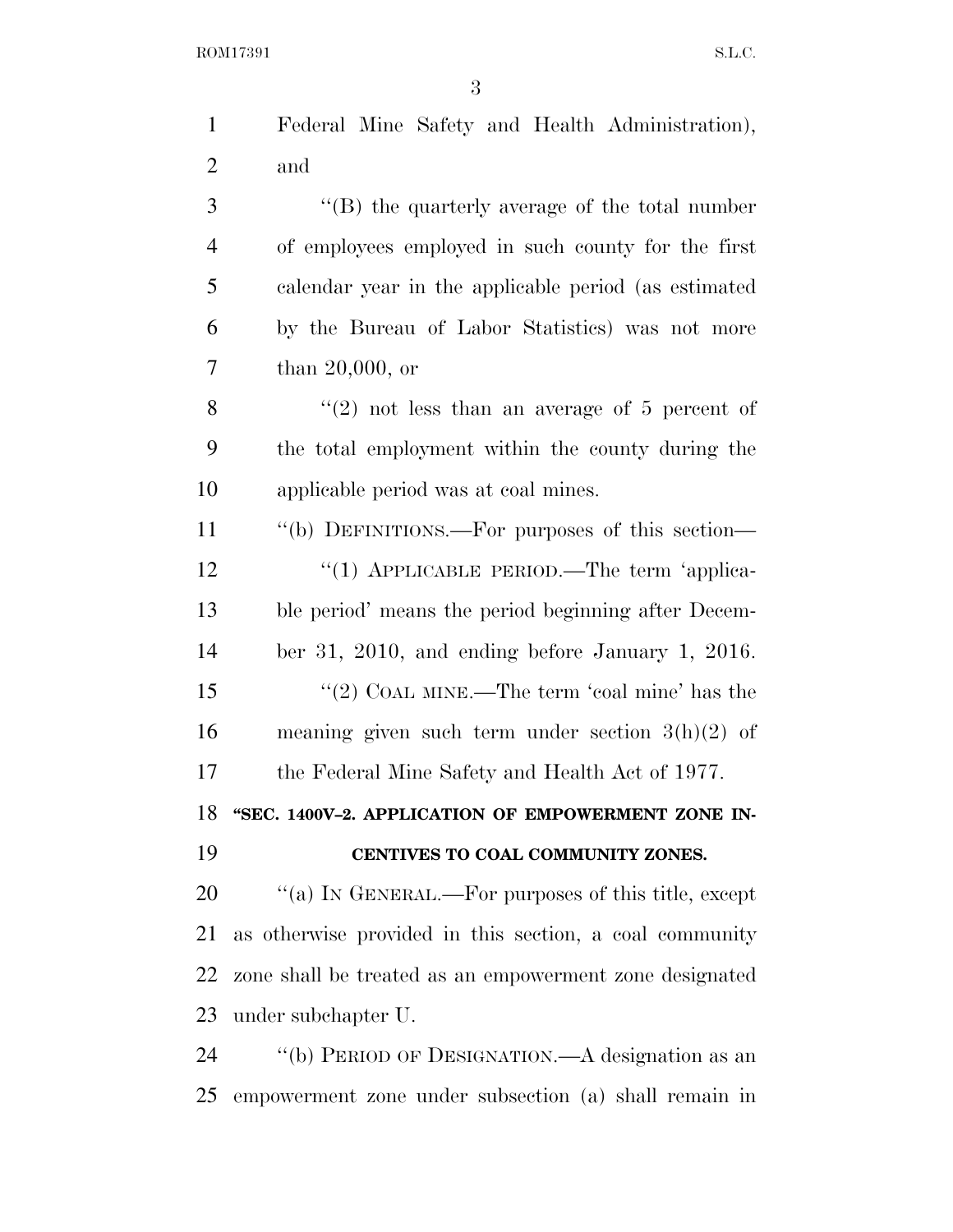| $\mathbf{1}$   | effect during the period beginning on January 1, 2018, |
|----------------|--------------------------------------------------------|
| $\overline{2}$ | and ending on December 31, 2022.                       |
| 3              | "(c) SPECIAL RULES FOR BONDS.—                         |
| $\overline{4}$ | "(1) IN GENERAL.—In the case of a coal com-            |
| 5              | munity zone bond—                                      |
| 6              | "(A) such bond shall not be treated as a               |
| $\overline{7}$ | private activity bond for purposes of section          |
| 8              | $146$ , and                                            |
| 9              | "(B) section $1394(c)$ shall not apply.                |
| 10             | $``(2)$ LIMITATION ON AMOUNT OF BONDS.—                |
| 11             | "(A) IN GENERAL.—There is a national                   |
| 12             | coal community zone bond limitation for all coal       |
| 13             | community zone bonds. Such limitation is               |
| 14             | \$1,000,000,000.                                       |
| 15             | "(B) ALLOCATION OF LIMITATION.—The                     |
| 16             | Secretary shall allocate the limitation under          |
| 17             | subparagraph (A) to States in which there are          |
| 18             | located coal community zones. Such allocation          |
| 19             | shall be in proportion to the population of resi-      |
| <b>20</b>      | dents in coal community zones in such States           |
| 21             | relative to the total population of residents in       |
| 22             | all coal community zones. The limitation allo-         |
| 23             | cated to a State under the preceding sentence          |
| 24             | shall be allocated to issuers of coal community        |
| 25             | zone bonds in such State.                              |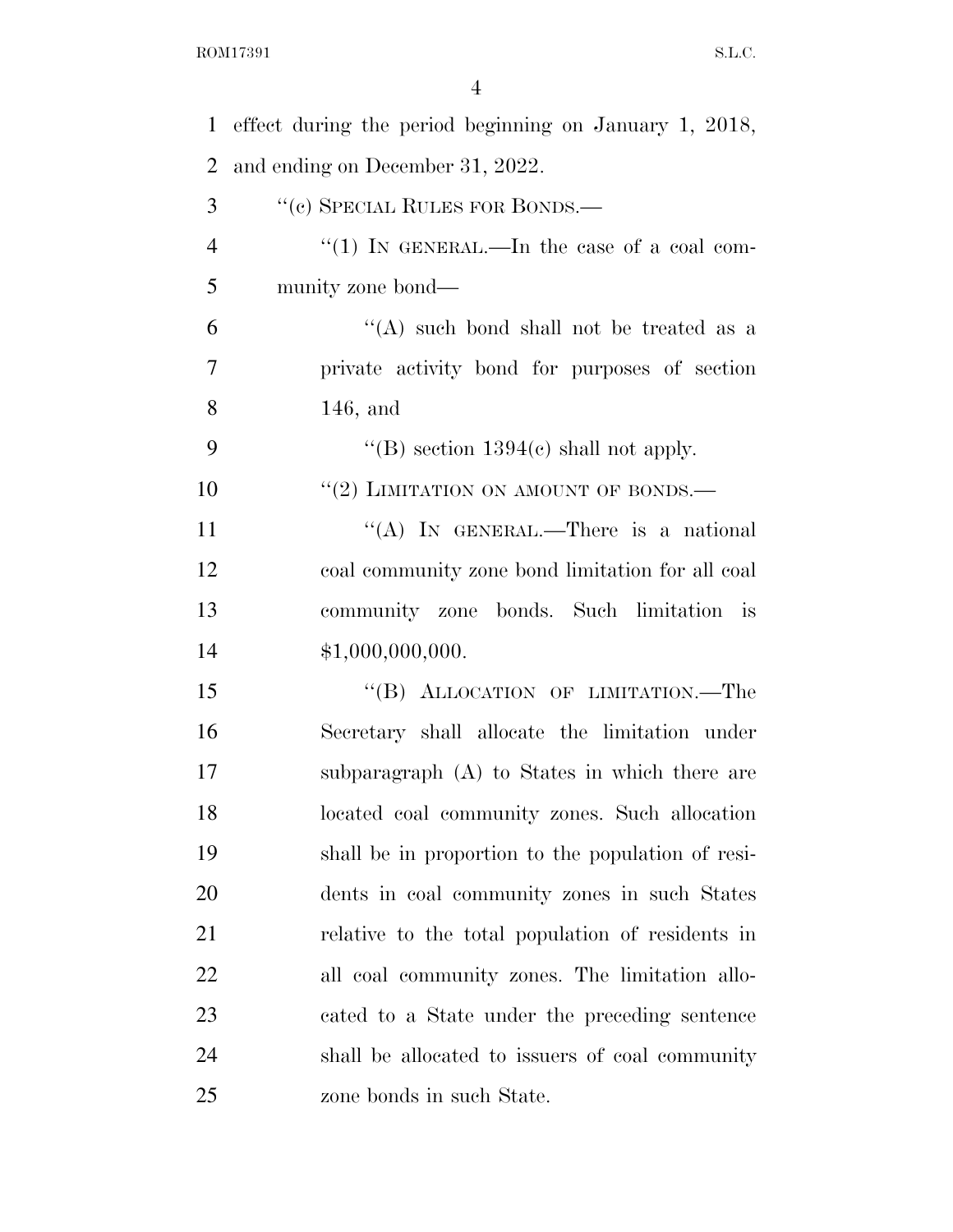ROM17391 S.L.C.

| $\mathbf{1}$   | "(C) DESIGNATION SUBJECT TO LIMITA-                           |
|----------------|---------------------------------------------------------------|
| $\overline{2}$ | TION AMOUNT.—The maximum face amount of                       |
| 3              | bonds issued which may be designated under                    |
| $\overline{4}$ | paragraph $(3)(A)$ shall not exceed the limitation            |
| 5              | amount allocated to such issuer under subpara-                |
| 6              | $graph(B)$ .                                                  |
| $\overline{7}$ | "(3) COAL COMMUNITY BOND.—For purposes                        |
| 8              | of this subsection, the term 'coal community bond'            |
| 9              | means any bond which would be described in section            |
| 10             | $1394(a)$ if—                                                 |
| 11             | $\lq\lq$ such bond was designated for pur-                    |
| 12             | poses of this subsection by the bond issuer, and              |
| 13             | "(B) only coal community zones were                           |
| 14             | taken into account under sections 1397C and                   |
| 15             | 1397D.                                                        |
| 16             | "(d) SPECIAL RULES FOR EMPLOYMENT CREDIT.-                    |
| 17             | In applying section 1396 to a coal community zone, the        |
|                | 18 term 'qualified zone employee' shall not include any indi- |
| 19             | vidual who begins work for the employer before January        |
| 20             | 1, 2018. Rules similar to section $51(i)(2)$ shall apply for  |
| 21             | purposes of the preceding sentence.                           |
| 22             | "(e) SPECIAL RULES FOR INCREASED SECTION 179                  |
| 23             | EXPENSING.—                                                   |
| 24             | "(1) IN GENERAL.—In applying section $1397A$                  |
| 25             | to a coal community zone—                                     |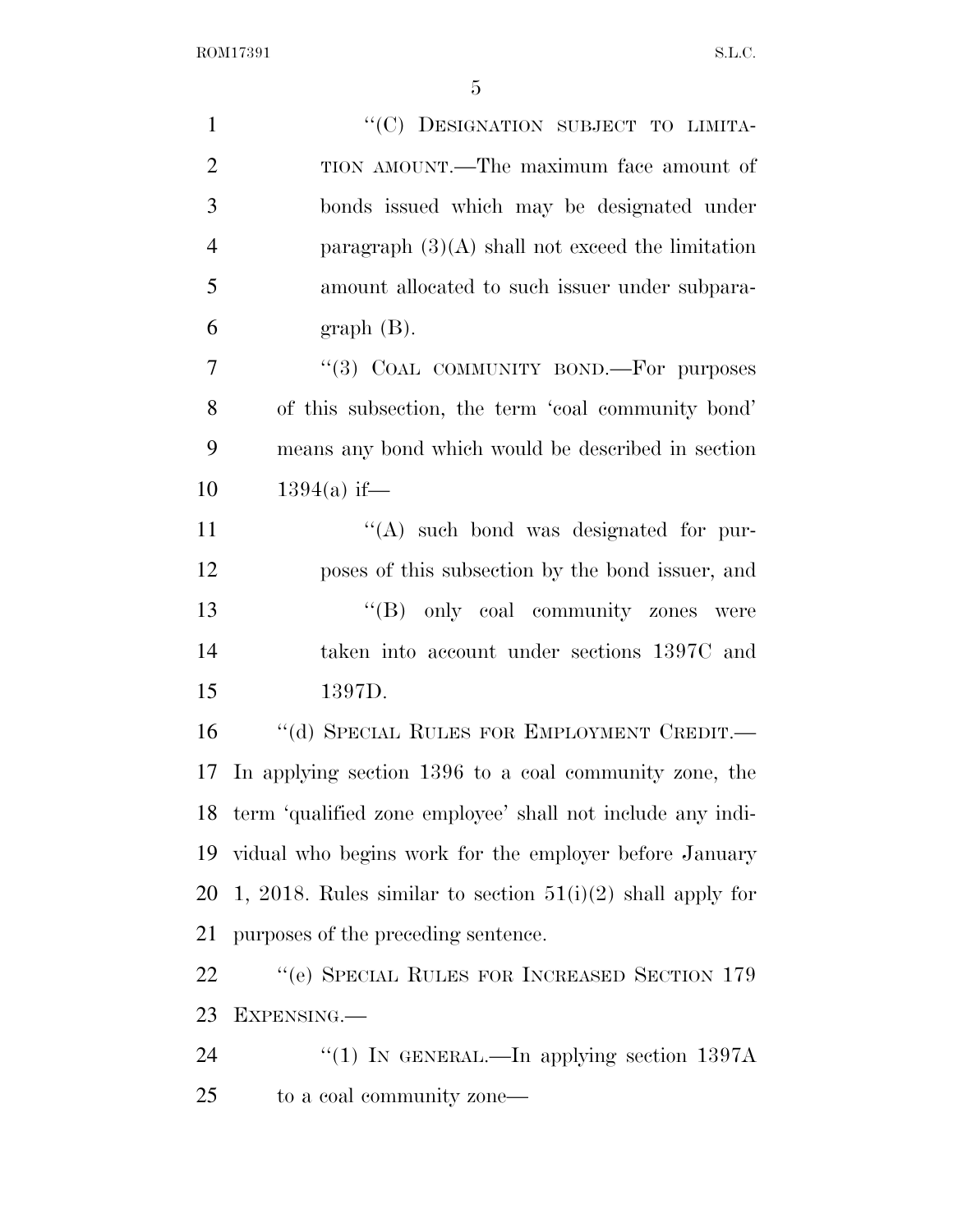| $\mathbf{1}$   | "(A) $\text{\$500,000'}$ shall be substituted for           |
|----------------|-------------------------------------------------------------|
| $\overline{2}$ | $\text{\textdegree{*}}35,000'$ in subsection (a)(1)(A), and |
| 3              | "(B) in lieu of applying subsection $(a)(2)$ ,              |
| $\overline{4}$ | dollar amount in effect under section<br>the                |
| 5              | $179(b)(2)$ shall be increased by the lesser of-            |
| 6              | ``(i) \$500,000, or                                         |
| $\tau$         | "(ii) the cost of section $179$ property                    |
| 8              | which is qualified zone property (as defined                |
| 9              | in section 179D) placed in service during                   |
| 10             | the taxable year.                                           |
| 11             | $``(2)$ INFLATION ADJUSTMENT.—                              |
| 12             | "(A) IN GENERAL.—In the case of any                         |
| 13             | taxable year beginning in a calendar year after             |
| 14             | $2018$ , the \$500,000 amounts in subparagraphs             |
| 15             | $(A)$ and $(B)(i)$ of paragraph $(1)$ shall each be         |
| 16             | increased by an amount equal to-                            |
| 17             | "(i) such dollar amount, multiplied by                      |
| 18             | "(ii) the cost-of-living adjustment de-                     |
| 19             | termined under section $1(f)(3)$ for the cal-               |
| 20             | endar year in which the taxable year be-                    |
| 21             | gins, determined by substituting 'calendar                  |
| 22             | year 2017' for 'calendar year 1992' in sub-                 |
| 23             | paragraph (B) thereof.                                      |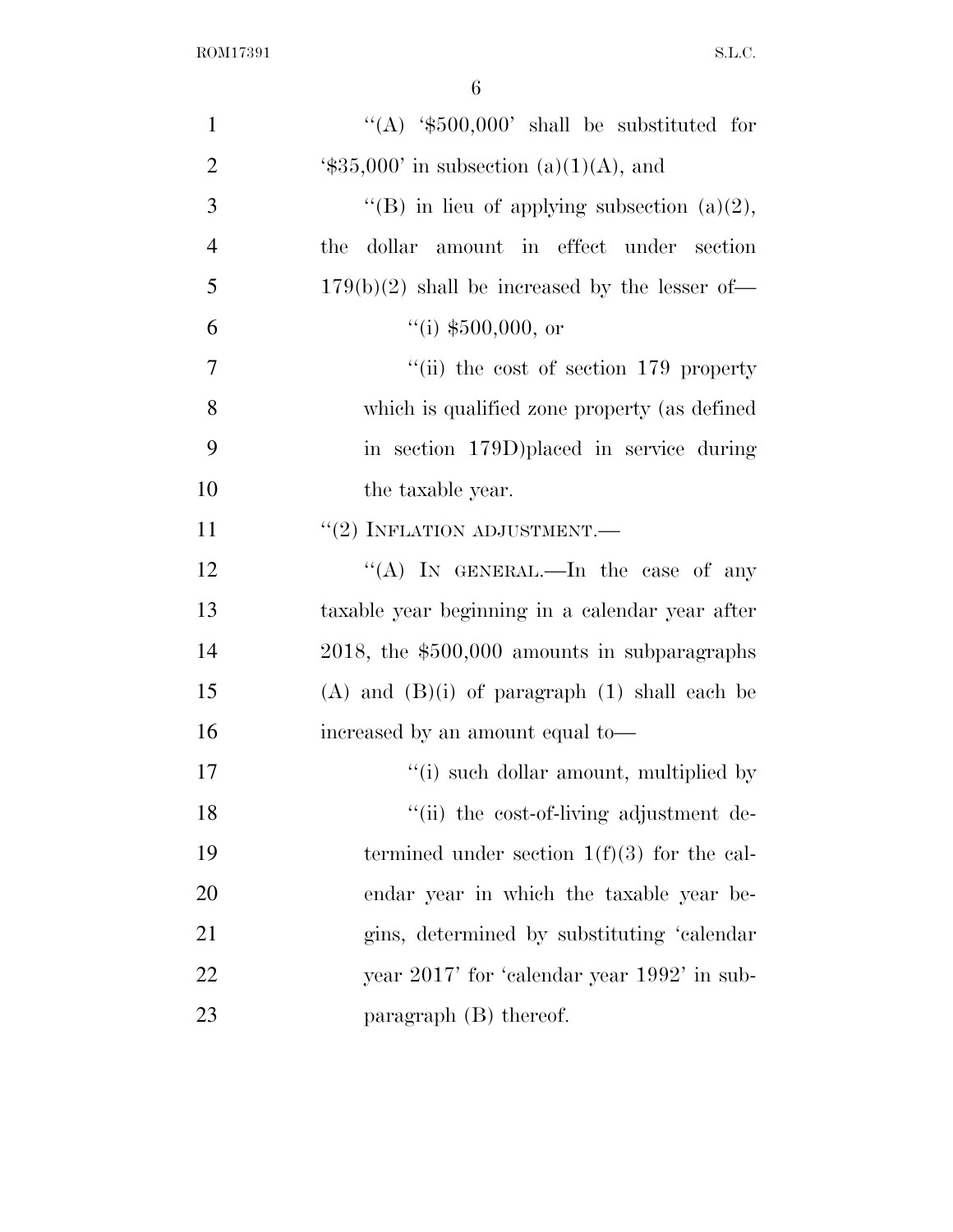$\begin{minipage}{.4\linewidth} \textbf{ROM17391} \hspace{2.5in} \textbf{S.L.C.} \end{minipage}$ 

| $\mathbf{1}$   | "(B) ROUNDING.—Any increase deter-                    |
|----------------|-------------------------------------------------------|
| $\overline{2}$ | mined under subparagraph (A) shall be rounded         |
| 3              | to the nearest multiple of $$10,000$ .                |
| $\overline{4}$ | "(f) SPECIAL RULES FOR NONRECOGNITION OF GAIN         |
| 5              | ON.<br>ROLLOVER OF EMPOWERMENT ZONE INVEST-           |
| 6              | MENTS.—In applying section 1397B to a coal community  |
| 7              | zone-                                                 |
| 8              | "(1) 'December 31, 2017' shall be substituted         |
| 9              | for 'the date of the enactment of this paragraph' in  |
| 10             | subsection $(b)(1)(A)(iii)$ , and                     |
| 11             | "(2) 'January 1, 2023' shall be substituted for       |
| 12             | the day after the date set forth in section           |
| 13             | $1391(d)(1)(A)(i)$ in subsection (b)(1)(A)(iv).       |
| 14             | "SEC. 1400V-3. COMMERCIAL REVITALIZATION DEDUCTION.   |
| 15             | "For purposes of section 1400I—                       |
| 16             | $\cdot$ (1) a coal community zone shall be treated as |
| 17             | a renewal community, and                              |
| 18             | $\lq(2)$ in applying such section to a coal commu-    |
| 19             | nity zone—                                            |
| 20             | "(A) subsection (d)(2)(A) shall be applied            |
| 21             | by substituting 'each calendar year after 2017        |
| 22             | and before $2023$ is \$16,000,000 for each coal       |
| 23             | community zone (as defined in section 1400V-          |
| 24             | 1) in the State' for 'each calendar year after        |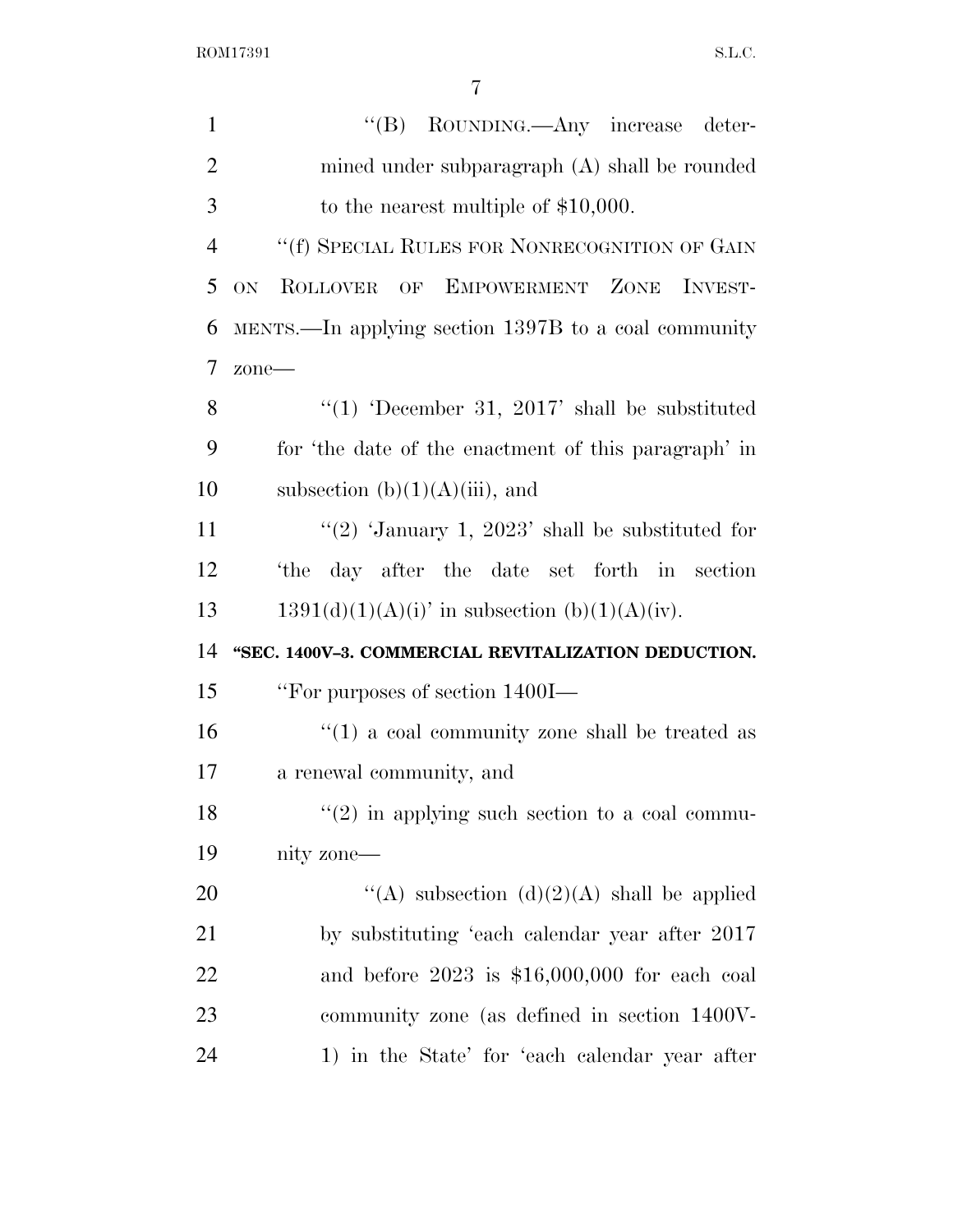| $\mathbf{1}$   | 2001 and before 2010 is $$12,000,000$ for each           |
|----------------|----------------------------------------------------------|
| $\overline{2}$ | renewal community in the State', and                     |
| 3              | "(B) subsection (g) shall be applied by                  |
| 4              | substituting 'December 31, 2022' for 'Decem-             |
| 5              | ber 31, 2009'.                                           |
| 6              | "SEC. 1400V-4. EXCLUSION OF CAPITAL GAINS.               |
| 7              | "(a) IN GENERAL.—Gross income does not include           |
| 8              | any qualified capital gain from the sale or exchange of  |
| 9              | a qualified coal community zone asset held for more than |
| 10             | 5 years.                                                 |
| 11             | "(b) QUALIFIED COAL COMMUNITY ZONE ASSET.-               |
| 12             | For purposes of this section—                            |
| 13             | "(1) IN GENERAL.—The term 'qualified coal                |
| 14             | community zone asset' means—                             |
| 15             | $\lq\lq$ any qualified coal community zone               |
| 16             | stock,                                                   |
| 17             | "(B) any qualified coal community zone                   |
| 18             | partnership interest, and                                |
| 19             | "(C) any qualified coal community zone                   |
| 20             | business property.                                       |
| 21             | "(2) QUALIFIED COAL COMMUNITY<br>ZONE                    |
| 22             | $STOCK$ .                                                |
| 23             | "(A) IN GENERAL.—Except as provided in                   |
| 24             | subparagraph (B), the term 'qualified coal com-          |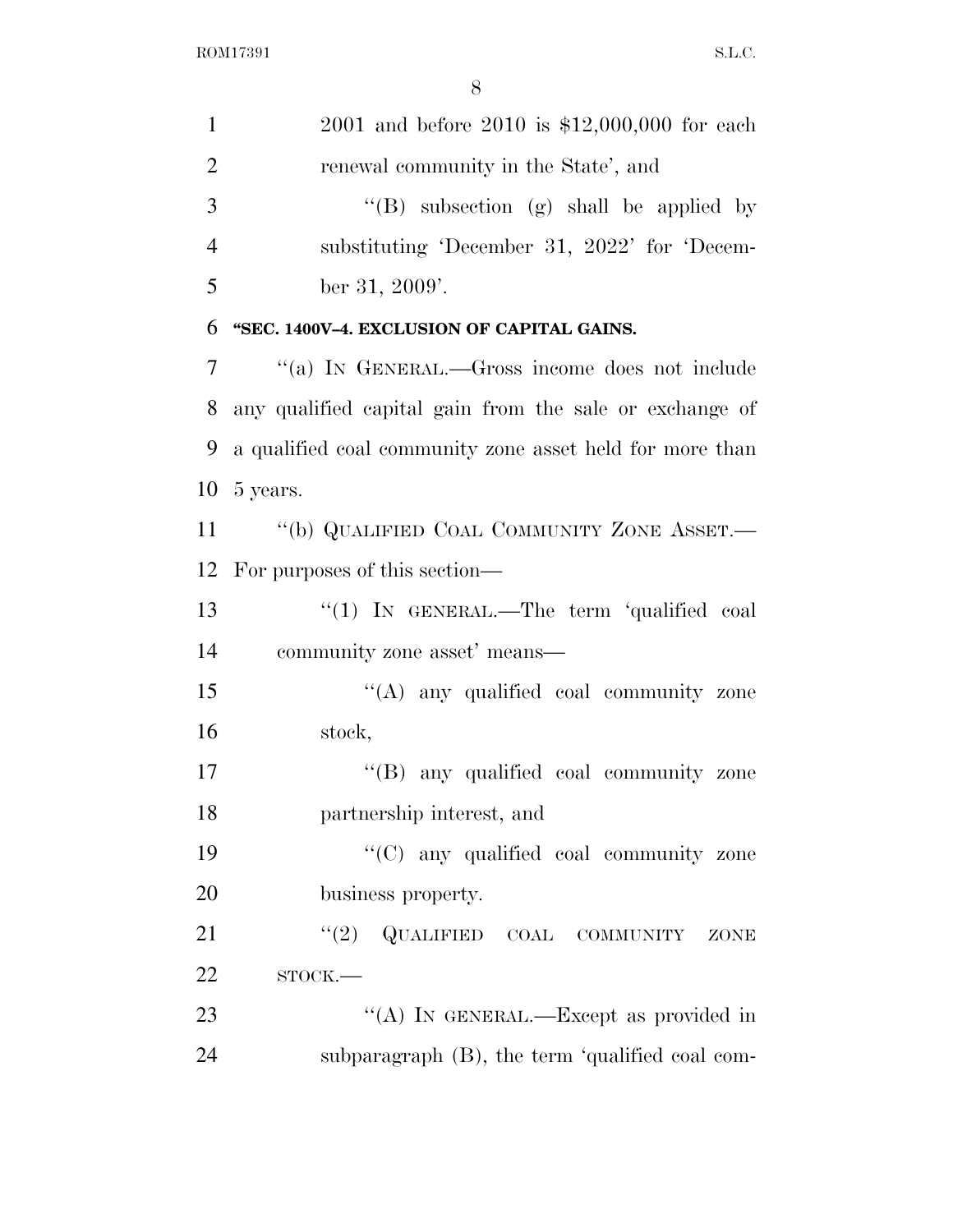| $\mathbf{1}$   | munity zone stock' means any stock in a do-         |
|----------------|-----------------------------------------------------|
| $\overline{2}$ | mestic corporation if—                              |
| 3              | "(i) such stock is acquired by the tax-             |
| $\overline{4}$ | payer after December 31, 2017, and before           |
| 5              | January 1, 2023, at its original issue (di-         |
| 6              | rectly or through an underwriter) from the          |
| 7              | corporation solely in exchange for eash,            |
| 8              | "(ii) as of the time such stock was                 |
| 9              | issued, such corporation was a coal com-            |
| 10             | munity zone business (or, in the case of a          |
| 11             | new corporation, such corporation was               |
| 12             | being organized for purposes of being a             |
| 13             | coal community zone business), and                  |
| 14             | "(iii) during substantially all of the              |
| 15             | taxpayer's holding period for such stock,           |
| 16             | such corporation qualified as a coal com-           |
| 17             | munity zone business.                               |
| 18             | "(B) REDEMPTIONS.—A rule similar to                 |
| 19             | the rule of section $1202(c)(3)$ shall apply for    |
| 20             | purposes of this paragraph.                         |
| 21             | "(3) QUALIFIED COAL COMMUNITY ZONE PART-            |
| 22             | NERSHIP INTEREST.—The term 'qualified coal com-     |
| 23             | munity zone partnership interest' means any capital |
| 24             | or profits interest in a domestic partnership if—   |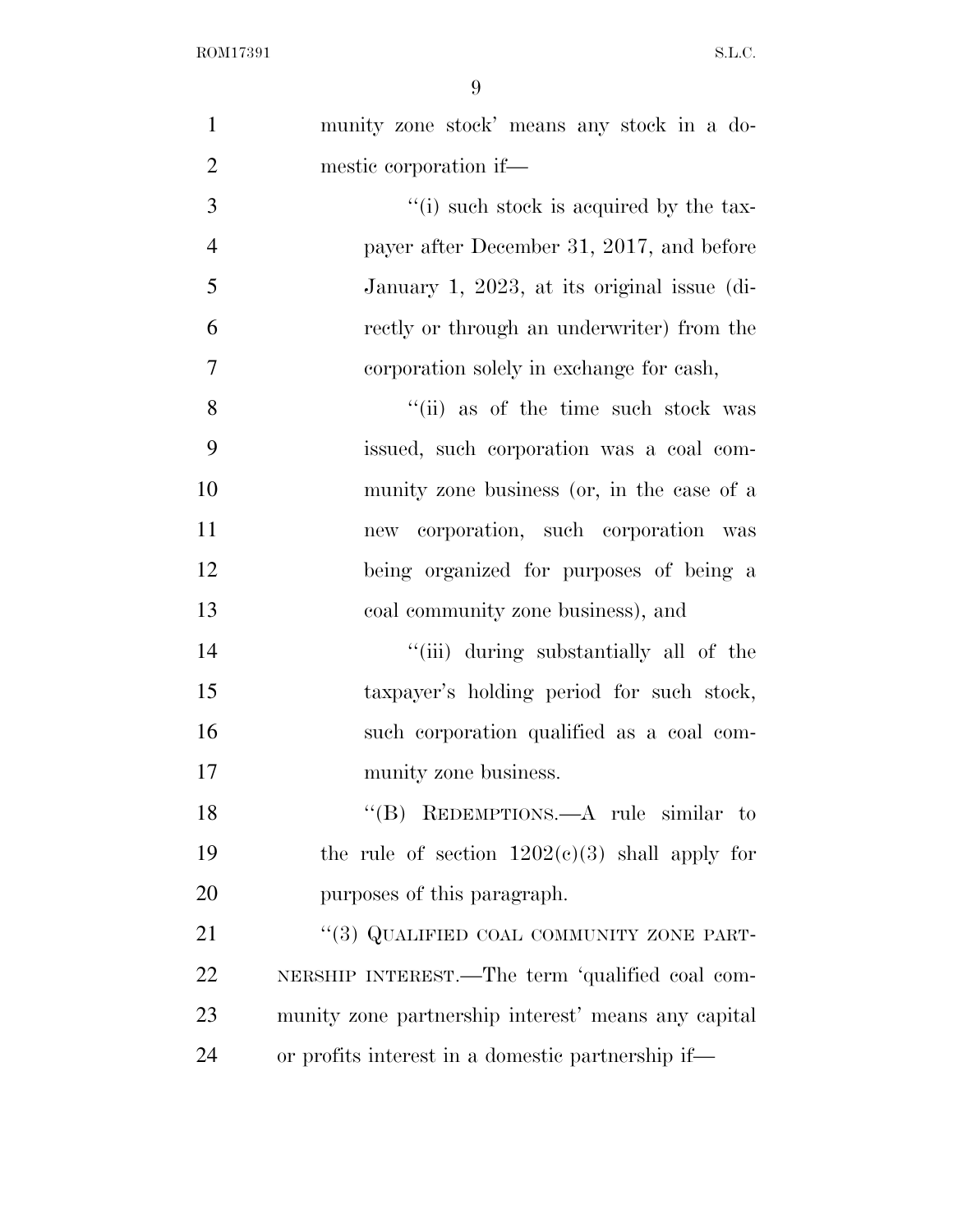| $\mathbf{1}$   | $\lq\lq$ such interest is acquired by the tax-         |
|----------------|--------------------------------------------------------|
| $\overline{2}$ | payer after December 31, 2017, and before              |
| 3              | January 1, 2023, from the partnership solely in        |
| $\overline{4}$ | exchange for cash,                                     |
| 5              | $\lq\lq$ as of the time such interest was ac-          |
| 6              | quired, such partnership was a coal community          |
| 7              | zone business (or, in the case of a new partner-       |
| 8              | ship, such partnership was being organized for         |
| 9              | purposes of being a coal community zone busi-          |
| 10             | ness), and                                             |
| 11             | "(C) during substantially all of the tax-              |
| 12             | payer's holding period for such interest, such         |
| 13             | partnership qualified as a coal community zone         |
| 14             | business.                                              |
| 15             | A rule similar to the rule of paragraph $(2)(B)$ shall |
| 16             | apply for purposes of this paragraph                   |
| 17             | "(4) QUALIFIED COAL COMMUNITY ZONE BUSI-               |
| 18             | NESS PROPERTY.-                                        |
| 19             | "(A) IN GENERAL.—The term 'qualified                   |
| 20             | coal community zone business property' means           |
| 21             | tangible property if—                                  |
| 22             | "(i) such property was acquired by                     |
| 23             | the taxpayer by purchase (as defined in                |
| 24             | section $179(d)(2)$ after December 31,                 |
| 25             | $2017$ , and before January 1, $2023$ ,                |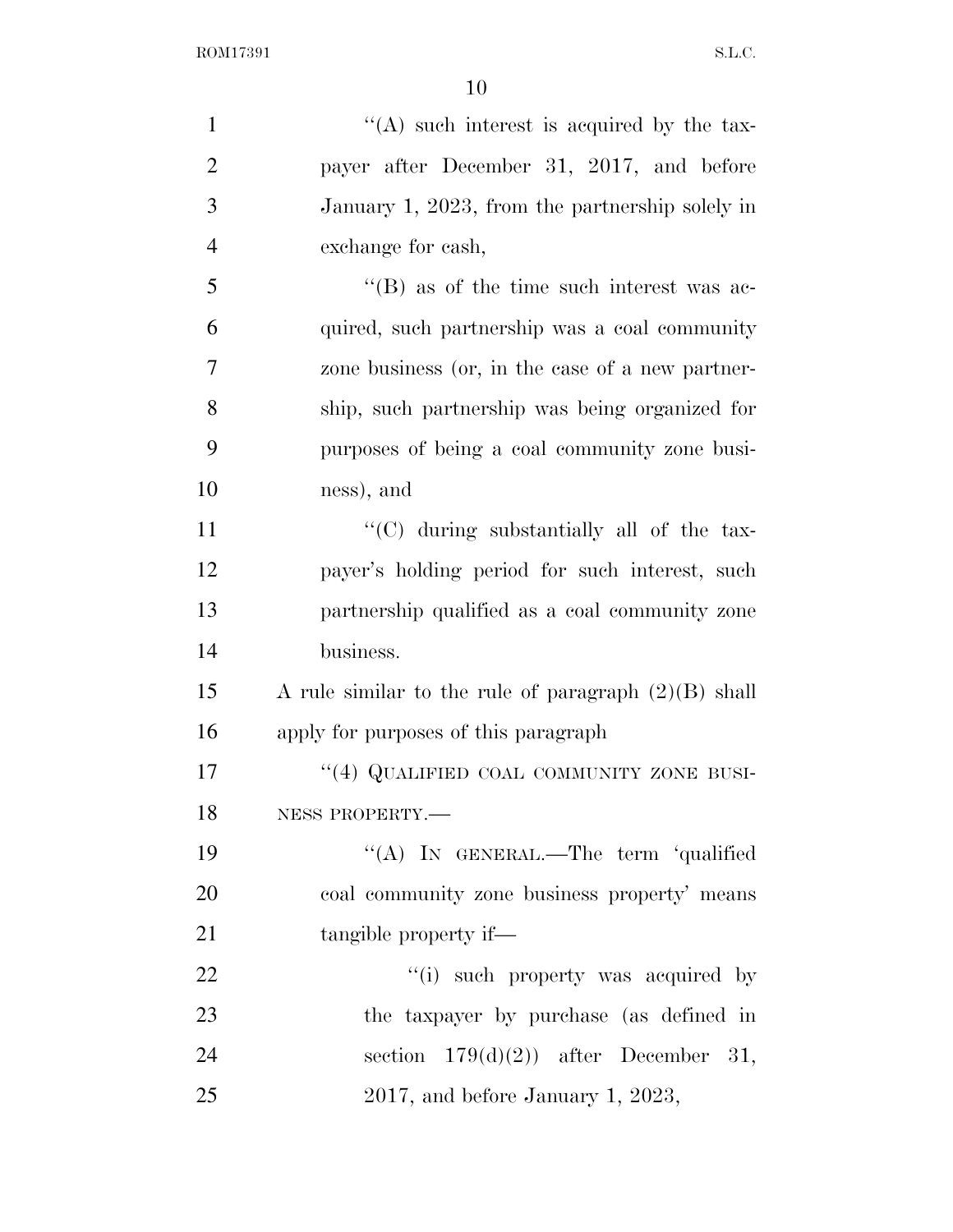ROM17391 S.L.C.

| $\mathbf{1}$   | "(ii) the original use of such property             |
|----------------|-----------------------------------------------------|
| $\overline{2}$ | in the coal community zone commences                |
| 3              | with the taxpayer, and                              |
| $\overline{4}$ | "(iii) during substantially all of the              |
| 5              | taxpayer's holding period for such prop-            |
| 6              | erty, substantially all of the use of such          |
| $\tau$         | property was in a coal community zone               |
| 8              | business of the taxpayer.                           |
| 9              | "(B) SPECIAL RULE FOR SUBSTANTIAL IM-               |
| 10             | PROVEMENTS.—The requirements of clauses (i)         |
| 11             | and (ii) of subparagraph $(A)$ shall be treated as  |
| 12             | satisfied with respect to-                          |
| 13             | "(i) property which is substantially                |
| 14             | improved by the taxpayer before January             |
| 15             | 1, 2023, and                                        |
| 16             | "(ii) any land on which such property               |
| 17             | is located.                                         |
| 18             | The determination of whether a property is sub-     |
| 19             | stantially improved shall be made under clause      |
| 20             | (ii) of section $1400B(b)(4)(B)$ , except that 'De- |
| 21             | cember 31, 2017' shall be substituted for 'De-      |
| 22             | cember 31, 1997' in such clause.                    |
| 23             | "(5) COAL COMMUNITY ZONE BUSINESS.—For              |
| 24             | purposes of this section, the term 'coal community  |
| 25             | zone business' means any entity or proprietorship   |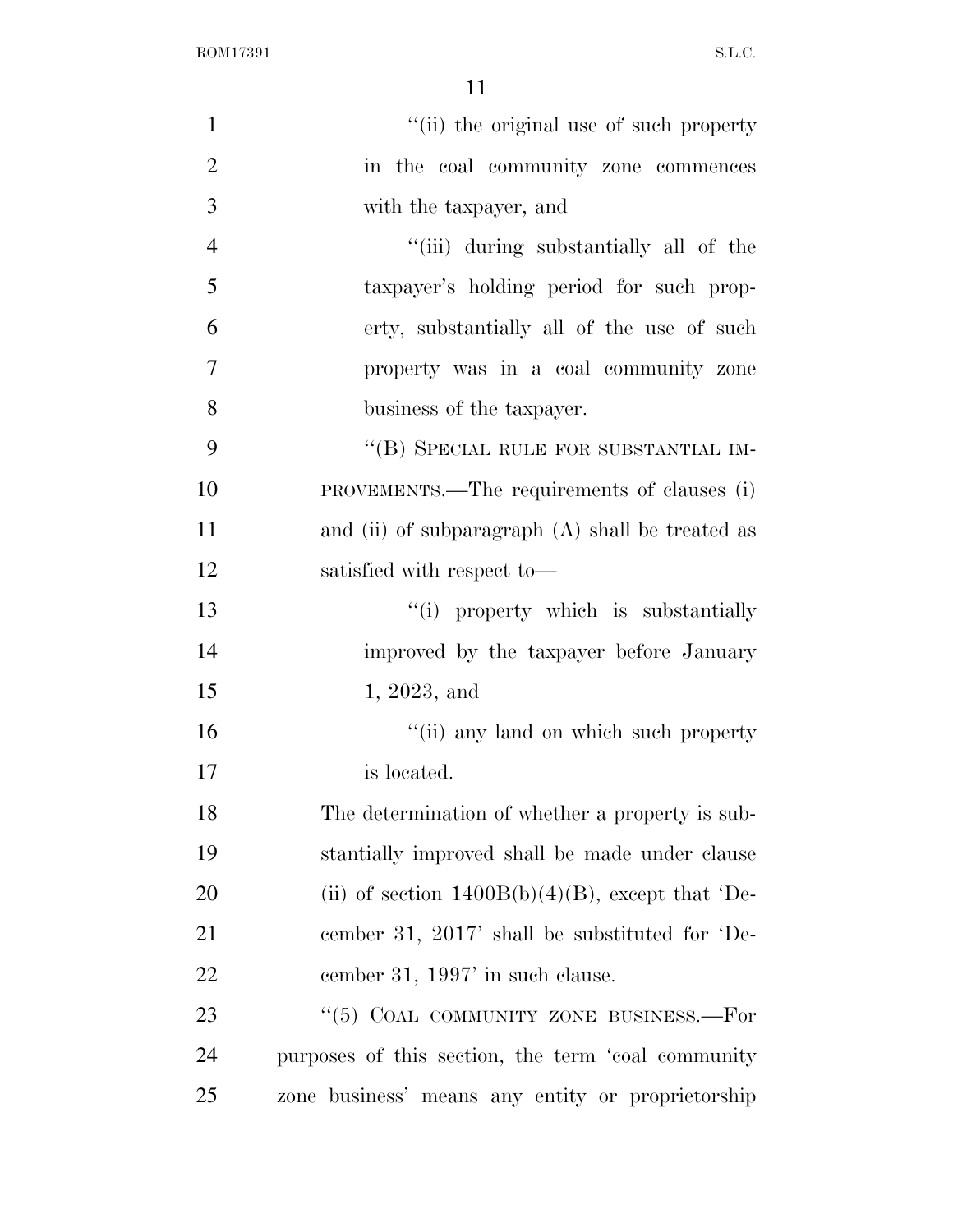$\begin{minipage}{.4\linewidth} \textbf{ROM17391} \end{minipage}$ 

| $\mathbf{1}$   | which would be a qualified business entity or quali-                      |
|----------------|---------------------------------------------------------------------------|
| $\overline{2}$ | fied proprietorship under section 1397C if references                     |
| 3              | to coal community zones were substituted for ref-                         |
| $\overline{4}$ | erences to empowerment zones.                                             |
| 5              | "(c) QUALIFIED CAPITAL GAIN.—For purposes of                              |
| 6              | this section—                                                             |
| 7              | "(1) IN GENERAL.—Except as otherwise pro-                                 |
| 8              | vided in this subsection, the term 'qualified capital                     |
| 9              | gain' means any gain recognized on the sale or ex-                        |
| 10             | change of-                                                                |
| 11             | $\lq\lq$ (A) a capital asset, or                                          |
| 12             | "(B) property used in the trade or busi-                                  |
| 13             | ness (as defined in section $1231(b)$ ).                                  |
| 14             | "(2) GAIN BEFORE 2018 OR AFTER 2022 NOT                                   |
| 15             | QUALIFIED.—The term 'qualified capital gain' shall                        |
| 16             | not include any gain attributable to periods before                       |
| 17             | January 1, 2018, or after December 31, 2022.                              |
| 18             | "(3) CERTAIN RULES TO APPLY.—Rules similar                                |
| 19             | to the rules of paragraphs $(3)$ , $(4)$ , and $(5)$ of sec-              |
| 20             | tion $1400B(e)$ shall apply for purposes of this sub-                     |
| 21             | section.                                                                  |
| 22             | "(d) CERTAIN RULES TO APPLY.—For purposes of                              |
| 23             | this section, rules similar to the rules of paragraphs $(5)$ ,            |
| 24             | $(6)$ , and $(7)$ of subsection $(b)$ , and subsections $(f)$ and $(g)$ , |
| 25             | of section 1400B shall apply; except that for such pur-                   |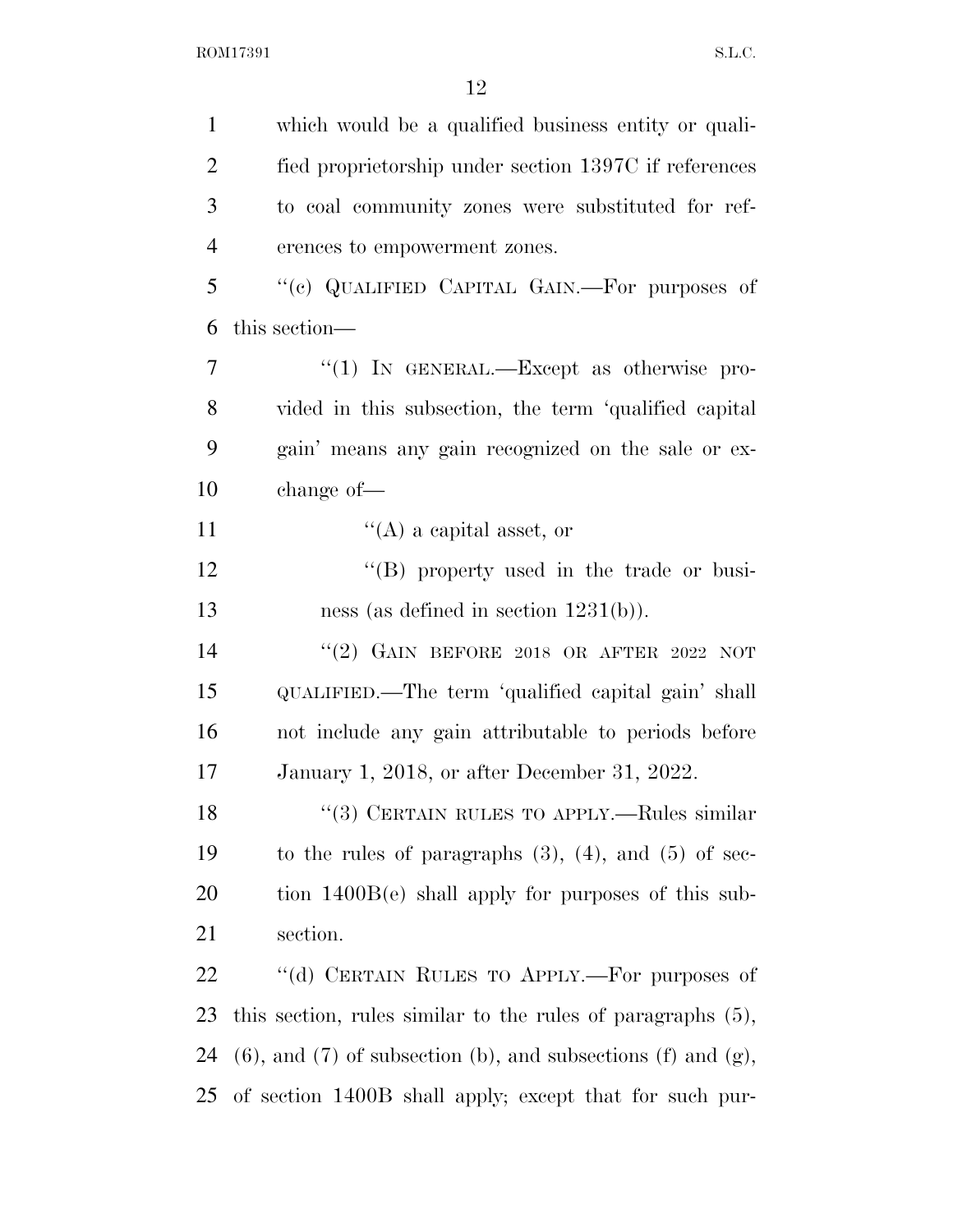1 poses section  $1400B(g)(2)$  shall be applied by substituting 'January 1, 2018' for 'January 1, 1998' and 'December 31, 2022' for 'December 31, 2014'.

 ''(e) REGULATIONS.—The Secretary shall prescribe such regulations as may be appropriate to carry out the purposes of this section, including regulations to prevent the abuse of the purposes of this section.

 **''SEC. 1400V–5. APPLICATION OF NEW MARKETS TAX CRED- IT TO INVESTMENTS IN COMMUNITY DEVEL- OPMENT ENTITIES SERVING COAL COMMU-NITY ZONES.** 

12 "For purposes of section  $45D-$ 

13 ''(1) a qualified community development entity shall be eligible for an allocation under subsection (f)(2) thereof of the increase in the new markets tax credit limitation described in paragraph (2) only if a significant mission of such entity is the recovery and redevelopment of population census tracts with-in coal community zones,

 ''(2) the new markets tax credit limitation oth- erwise determined under subsection (f)(1) thereof shall be increased by an amount equal to \$300,000,000 for each of calendar years 2017, 2018, 2019, and 2020, to be allocated among quali-fied community development entities to make quali-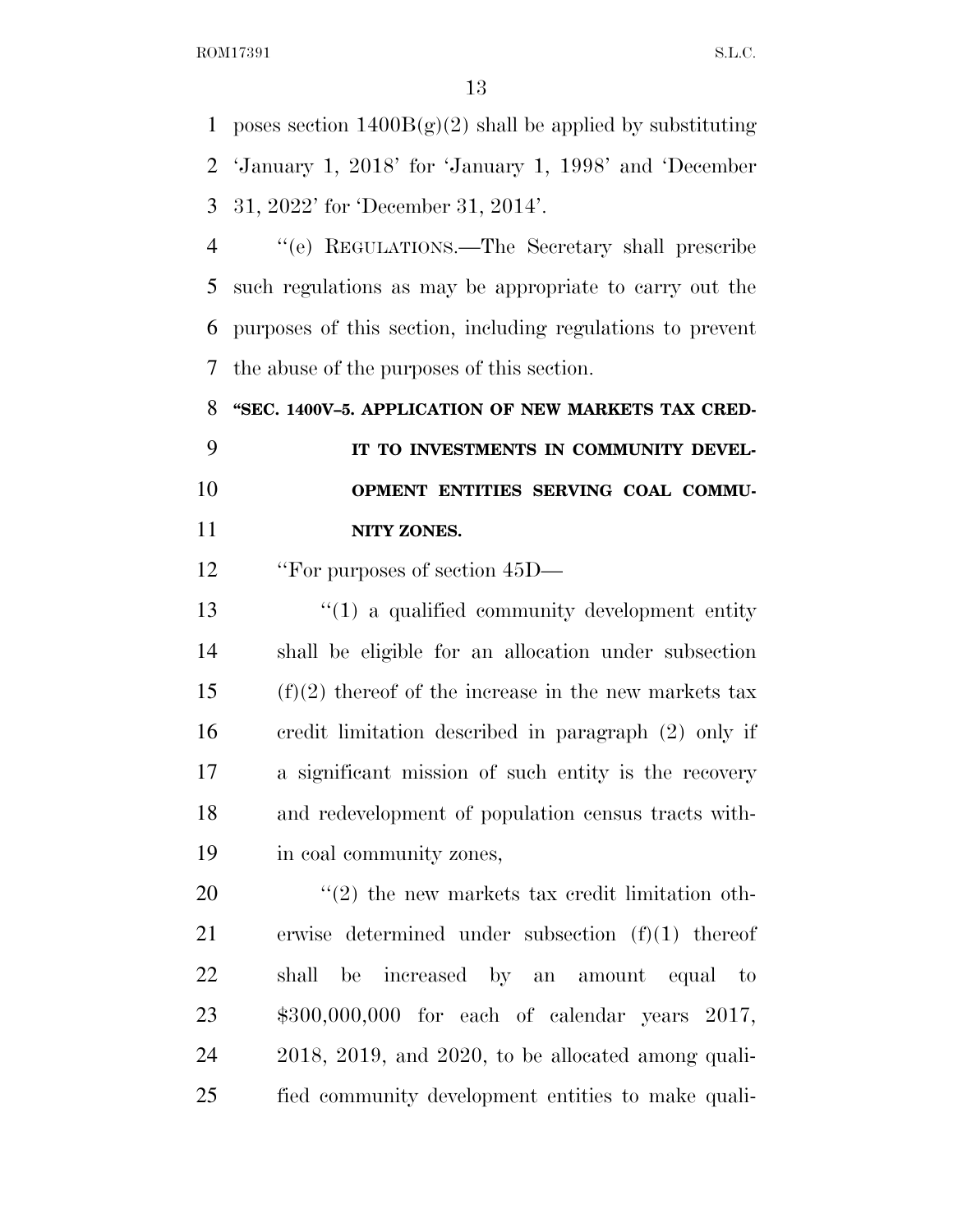| $\mathbf{1}$   | fied low-income community investments within coal     |
|----------------|-------------------------------------------------------|
| $\overline{2}$ | community zones, and                                  |
| 3              | "(3) subsection $(f)(3)$ thereof shall be applied     |
| $\overline{4}$ | separately with respect to the amount of the increase |
| 5              | under paragraph $(2)$ .".                             |
| 6              | (b) CONFORMING AMENDMENTS.—                           |
| 7              | (1) Section $1394(f)(3)(B)$ of the Internal Rev-      |
| 8              | enue Code of 1986 is amended by inserting "or any     |
| 9              | coal community zone" after "District of Columbia      |
| 10             | Enterprise Zone".                                     |
| 11             | $(2)$ The table of parts for subchapter Y of chap-    |
| 12             | ter 1 of the Internal Revenue Code of 1986 is         |
| 13             | amended by adding at the end the following new        |
| 14             | item:                                                 |
|                | "PART IV-COAL COMMUNITY ZONES".                       |
|                | <b>II-EDUCATION</b><br>15 TITLE<br><b>AND</b>         |
| 16             | TRAINING FOR COAL COMMU-                              |
| 17             | <b>NITIES</b>                                         |
| 18             | SEC. 201. DEFINITIONS.                                |
| 19             | In this title:                                        |
| 20             | (1) COAL COMMUNITY INDIVIDUAL.—The term               |
| 21             | "coal community individual" means an individual—      |
| 22             | (A) with a principal residence in a coal              |
| 23             | community zone; or                                    |
| 24             | (B) who works in a coal community zone.               |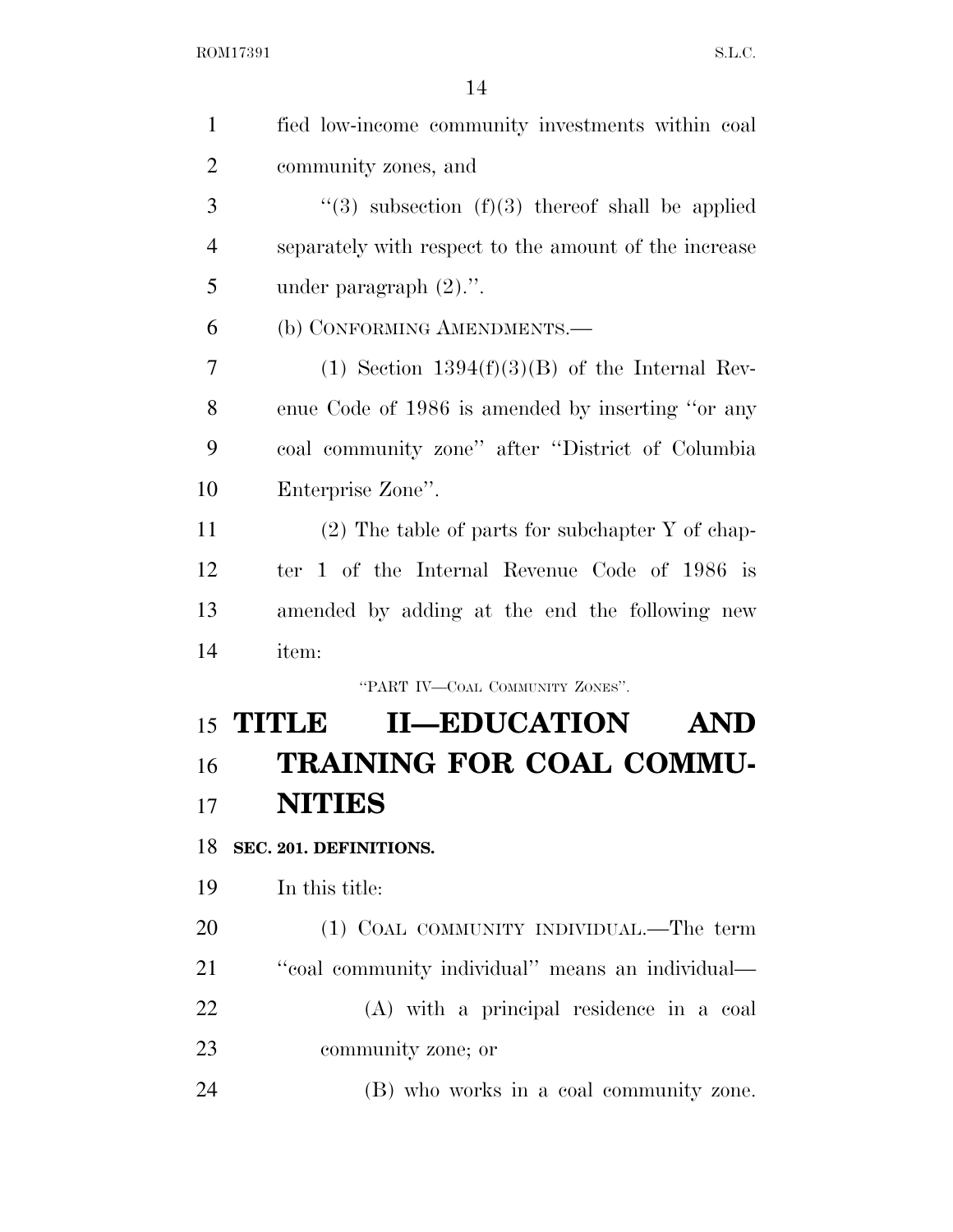| $\mathbf{1}$   | (2) COAL COMMUNITY STUDENT.—The term                  |
|----------------|-------------------------------------------------------|
| $\overline{2}$ | "coal community student" means a coal community       |
| 3              | individual attending an educational program.          |
| $\overline{4}$ | (3) COAL COMMUNITY ZONE.—The term "coal               |
| 5              | community zone" has the meaning given the term in     |
| 6              | section 1400V-1 of the Internal Revenue Code of       |
| 7              | $1986$ , as added by section 101.                     |
| 8              | (4) COAL-FIRED GENERATOR.—The term "coal-             |
| 9              | fired generator" means an electric utility steam gen- |
| 10             | erating unit that burns coal for 50 percent or more   |
| 11             | of the average annual heat input.                     |
| 12             | COAL-RELATED EMPLOYEE.—The<br>(5)<br>term             |
| 13             | "coal-related employee" means, with respect to any    |
| 14             | county, any individual who—                           |
| 15             | $(A)$ is employed at a coal mine (as defined          |
| 16             | in section $3(h)(2)$ of the Federal Mine Safety       |
| 17             | and Health Act of $1977(30 \text{ U.S.C. } 802)$ in   |
| 18             | such county, or                                       |
| 19             | (B) is employed at a coal-fired generator             |
| 20             | located in such county by the owner of such           |
| 21             | coal-fired generator.                                 |
| 22             | (6) ELIGIBLE ENTITY.—The term "eligible enti-         |
| 23             | ty" means a partnership between—                      |
|                |                                                       |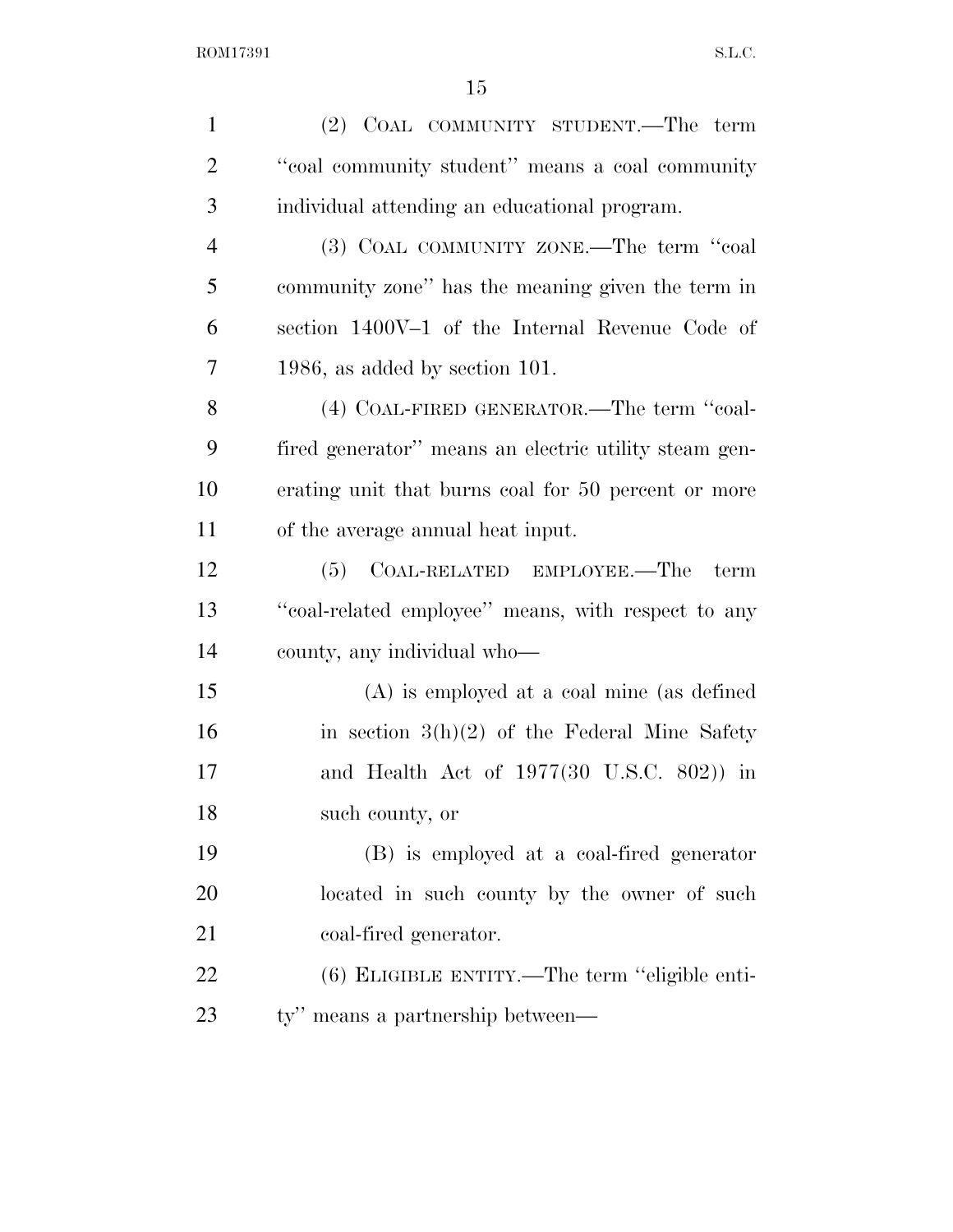| $\mathbf{1}$   | $(A)(i)$ an institution of higher education         |
|----------------|-----------------------------------------------------|
| $\overline{2}$ | (as defined in section 102 of the Higher Edu-       |
| 3              | cation Act of 1965 (20 U.S.C. 1002));               |
| $\overline{4}$ | (ii) a nonprofit educational organization;          |
| 5              | <b>or</b>                                           |
| 6              | (iii) a provider identified under section 122       |
| 7              | of the Workforce Innovation and Opportunity         |
| 8              | Act $(29 \text{ U.S.C. } 3152)$ ; and               |
| 9              | (B) not less than 1 business or industry            |
| 10             | that intends to expand or hire additional or new    |
| 11             | workers who are coal community individuals or       |
| 12             | who previously worked in the coal community         |
| 13             | zone.                                               |
| 14             | (7) IN-DEMAND INDUSTRY SECTOR OR OCCUPA-            |
| 15             | TIONS.—The term "in-demand industry sector or oc-   |
| 16             | cupation" has the meaning given the term in section |
| 17             | 3 of the Workforce Innovation and Opportunity Act   |
| 18             | (29 U.S.C. 3102).                                   |
| 19             | (8) LOCAL ADMINISTRATOR.—The term "local            |
| 20             | administrator" means an entity that-                |
| 21             | $(A)$ is —                                          |
| 22             | (i) a local governmental agency;                    |
| 23             | (ii) a partnership consisting of a local            |
| 24             | governmental agency and an institution of           |
|                |                                                     |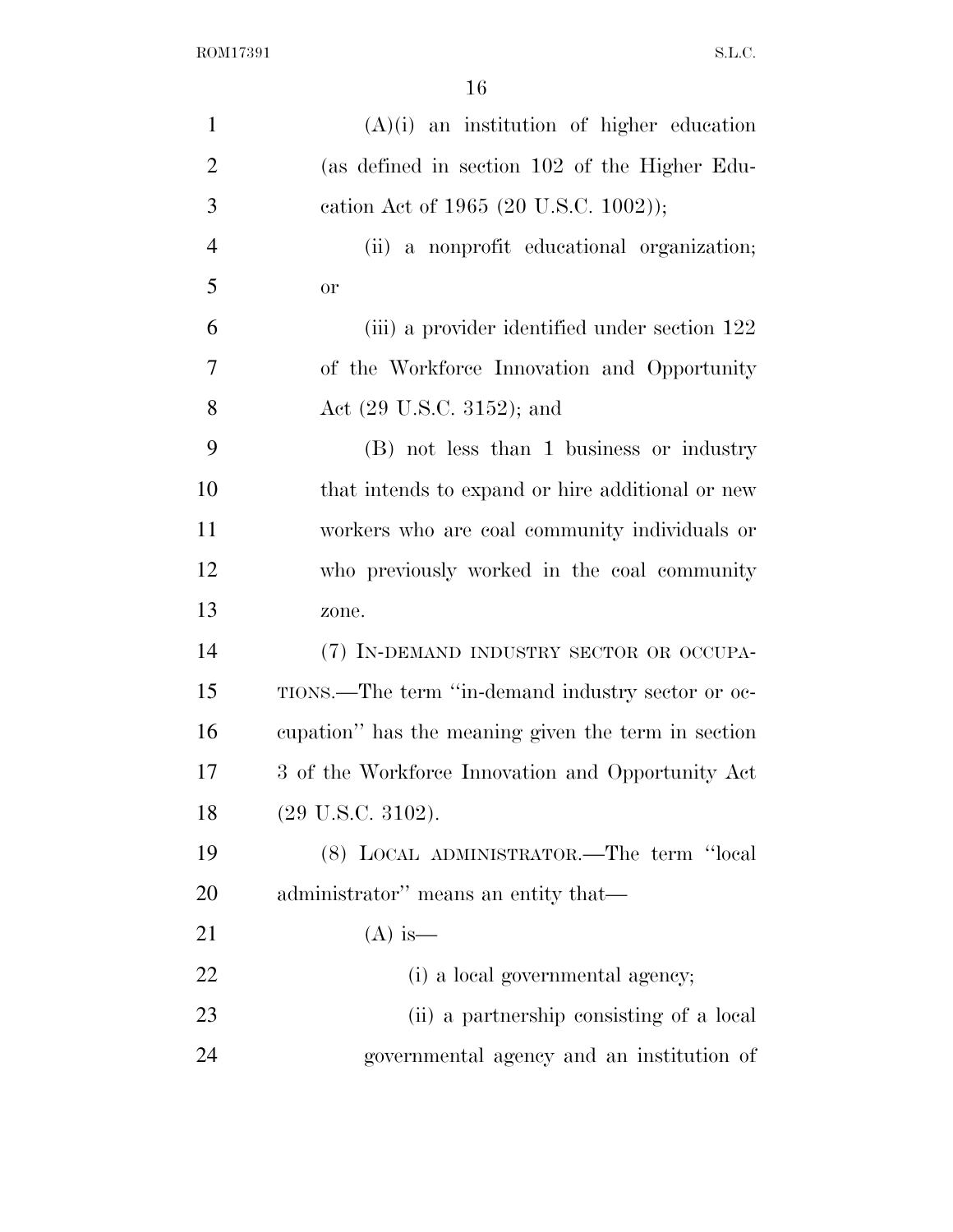$\begin{minipage}{.4\linewidth} \textbf{ROM17391} \end{minipage}$ 

| $\mathbf{1}$   | higher education or a nonprofit organiza-            |
|----------------|------------------------------------------------------|
| $\overline{2}$ | tion;                                                |
| 3              | (iii) a local board (as defined in sec-              |
| $\overline{4}$ | tion 3 of the Workforce Innovation and               |
| 5              | Opportunity Act (29 U.S.C. 3102);                    |
| 6              | (iv) a State governmental agency;                    |
| $\overline{7}$ | (v) a nonprofit organization; and                    |
| 8              | (B) has been selected by the local govern-           |
| 9              | ment of a coal community zone to administer          |
| 10             | the individual support account program under         |
| 11             | section 202 and the business training fund pro-      |
| 12             | gram under section 205, to the extent the local      |
| 13             | government elects to apply for grants under ei-      |
| 14             | ther such section.                                   |
| 15             | QUALIFYING INDIVIDUAL.—The<br>(9)<br>term            |
| 16             | "qualifying individual" means an individual-         |
| 17             | (A) whose principal residence is within a            |
| 18             | coal community zone; and                             |
| 19             | (B) whom the local administrator of the              |
| 20             | coal community zone determines is in need of         |
| 21             | additional education and training in order to        |
| 22             | obtain long-term employment at a high wage.          |
| 23             | (10)<br>RECOGNIZED POSTSECONDARY CREDEN-             |
| 24             | TIAL.—The term "recognized postsecondary creden-     |
| 25             | tial" has the meaning given the term in section 3 of |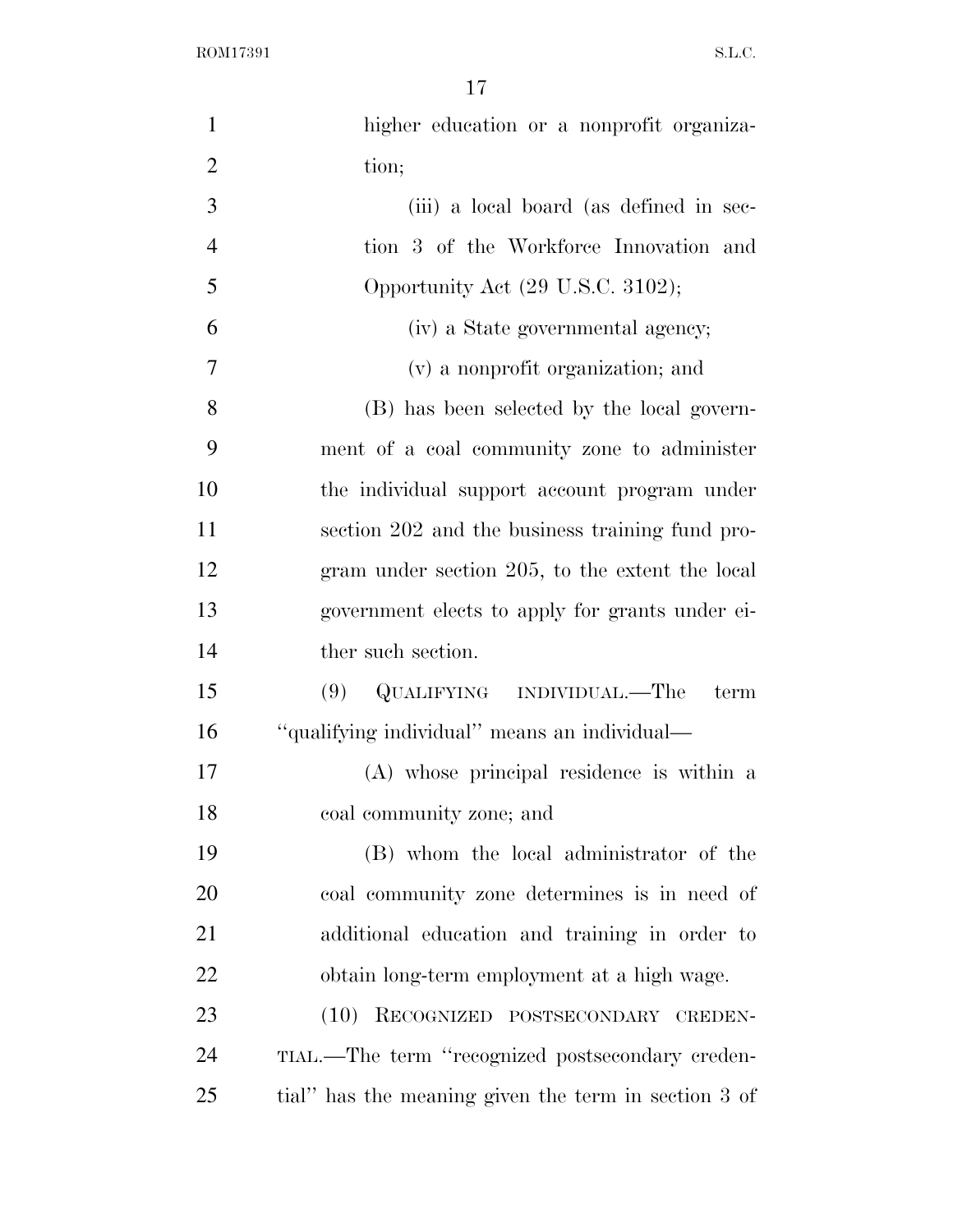| 1              | the Workforce Innovation and Opportunity Act (29)   |
|----------------|-----------------------------------------------------|
| $\overline{2}$ | U.S.C. 3102).                                       |
| 3              | (11) SECRETARIES.—The term "Secretaries"            |
| $\overline{4}$ | means the Secretary of Education and the Secretary  |
| 5              | of Labor.                                           |
| 6              | SEC. 202. INDIVIDUAL SUPPORT ACCOUNTS.              |
| 7              | (a) PROGRAM AUTHORIZED.                             |
| 8              | (1) IN GENERAL.—For each fiscal year for            |
| 9              | which funds are available under subsection (f), the |
| 10             | Secretaries, in accordance with the interagency     |
| 11             | agreement described in section 206, shall carry out |
| 12             | a program awarding grants to local administrators   |
| 13             | of coal community zones, to enable the local admin- |
| 14             | istrators to use such funds to manage individual    |
| 15             | support accounts for qualifying individuals.        |
| 16             | $(2)$ DURATION.—                                    |
| 17             | (A) IN GENERAL.—Grants awarded under                |
| 18             | paragraph (1) shall be expended for approved        |
| 19             | education and training by the last day of the 3-    |
| 20             | year period beginning on the award date.            |
| 21             | RENEWAL.—The Secretaries<br>(B)<br>may              |
| 22             | renew a grant under paragraph (1) once for an       |
| 23             | additional 2-year period, if the local adminis-     |
| 24             | trator demonstrates that the program under the      |
|                |                                                     |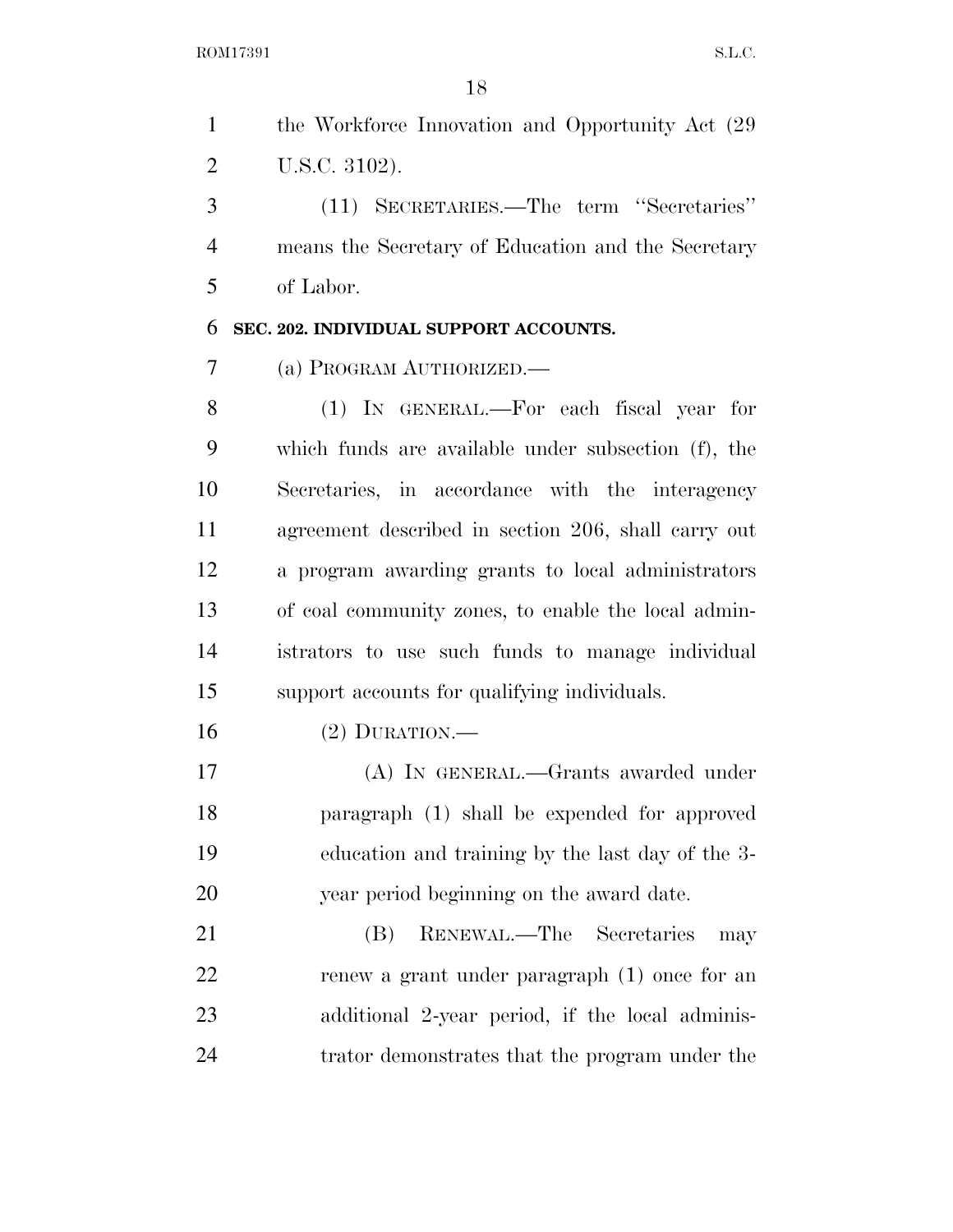$\begin{minipage}{.4\linewidth} \textbf{ROM17391} \end{minipage}$ 

| $\mathbf{1}$   | grant has had a record of success and high-               |
|----------------|-----------------------------------------------------------|
| $\overline{2}$ | quality outcomes.                                         |
| 3              | (b) APPLICATION.—A local administrator of a coal          |
| 4              | community zone desiring funds under this section shall    |
| 5              | submit an application to the Secretaries at such time, in |
| 6              | such manner, and containing such information, as the Sec- |
| 7              | retaries may require. Such application shall include—     |
| 8              | (1) the number of qualifying individuals in the           |
| 9              | community;                                                |
| 10             | $(2)$ a plan for allocating funds to qualifying in-       |
| 11             | dividuals;                                                |
| 12             | (3) a description of the providers of education           |
| 13             | and training in the community and their outcomes-         |
| 14             | based track record of success, including, for such        |
| 15             | programs-                                                 |
| 16             | (A) the student completion rates of the                   |
| 17             | programs of education and training;                       |
| 18             | (B) the employment rates for students                     |
| 19             | completing the programs of education<br>and               |
| 20             | training as of 1 year, 3 years, and 5 years after         |
| 21             | the completion of the program; and                        |
| 22             | (C) the annual salary of students com-                    |
| 23             | pleting the programs of education and training            |
| 24             | as of 1 year, 3 years, and 5 years after comple-          |
| 25             | tion of the program; and                                  |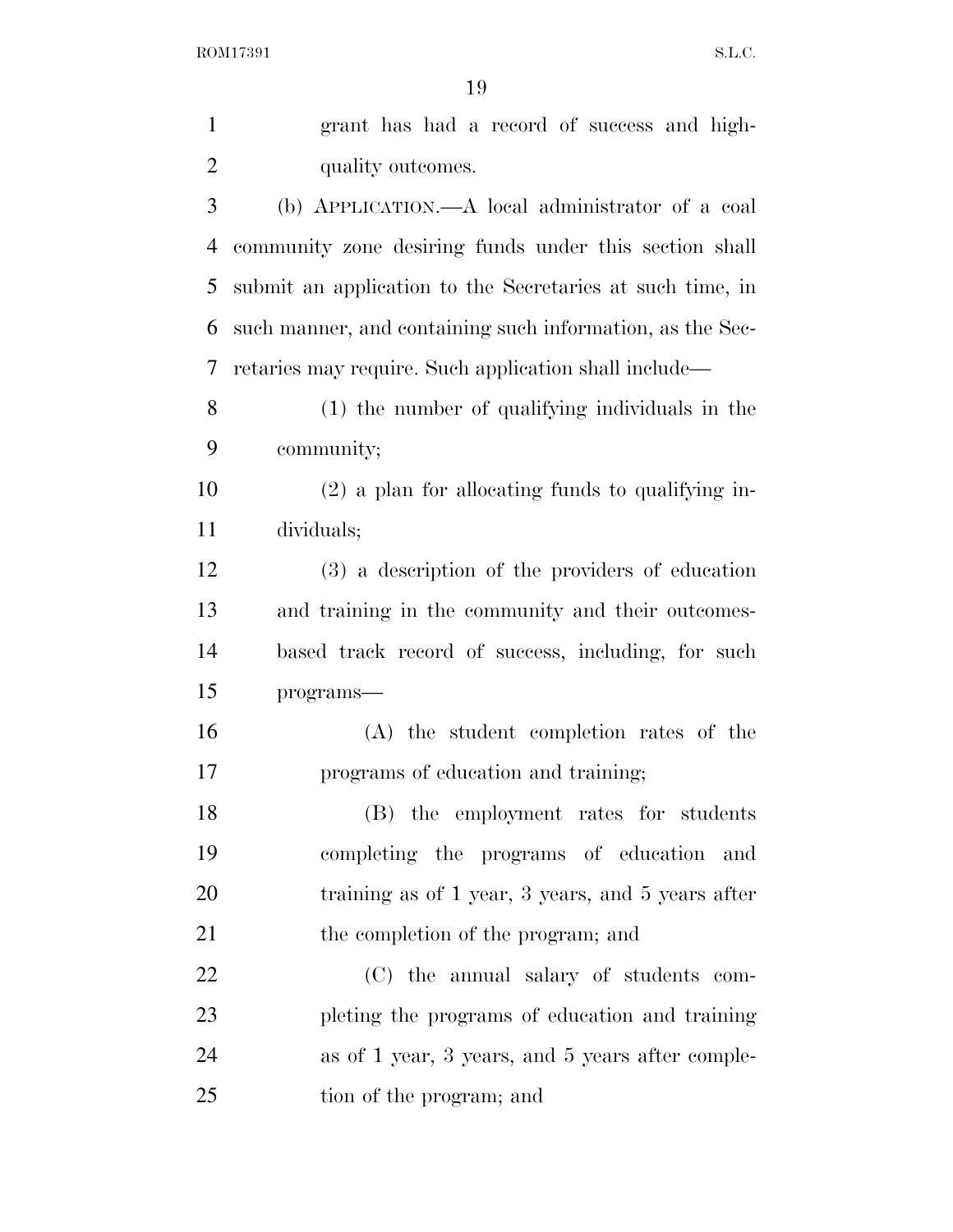$\begin{minipage}{.4\linewidth} \textbf{ROM17391} \end{minipage}$ 

| $\mathbf{1}$   | (4) if new eligible education and training pro-        |
|----------------|--------------------------------------------------------|
| $\overline{2}$ | viders are expected to open or expand to the coal      |
| 3              | community zone or the local administrator plans to     |
| $\overline{4}$ | recruit or encourage new such providers—               |
| 5              | (A) a description of such providers; and               |
| 6              | (B) evidence to demonstrate such providers             |
| 7              | will be high-quality and result in the employ-         |
| 8              | ment of a significant percentage of individuals        |
| 9              | in high-wage, in demand industries.                    |
| 10             | (c) DISTRIBUTION OF FUNDS.—The Secretaries shall       |
| 11             | award funds under this section to local administrators |
| 12             | that submit an application under subsection (b) based  |
| 13             | $on$ —                                                 |
| 14             | (1) the number of people affected by the decline       |
| 15             | in employment opportunities for coal-related employ-   |
| 16             | ees during the applicable period;                      |
| 17             | (2) the quality of the providers of education          |
| 18             | and training in the community; and                     |
| 19             | (3) the likelihood that funding will result in em-     |
| 20             | ployment in a high-demand, high-wage industry for      |
| 21             | coal-related employees or others in the community in   |
| <u>22</u>      | need of additional education and training.             |
| 23             | (d) USE OF FUNDS.—                                     |
| 24             | $(1)$ IN GENERAL.—A local administrator receiv-        |
| 25             | ing funds under this section for a coal community      |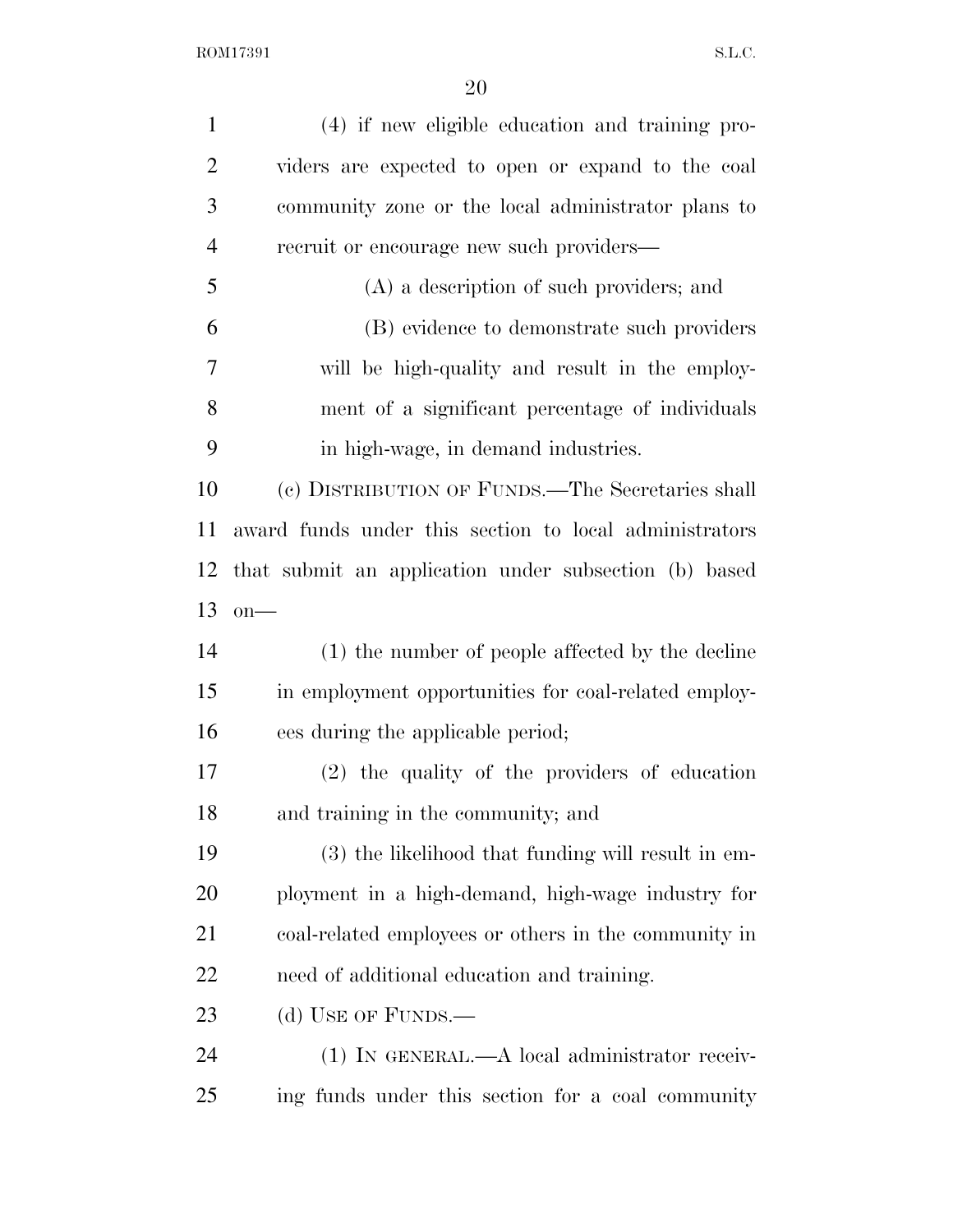ROM17391 S.L.C.

 zone shall use such funds to establish individual sup- port accounts described in paragraph (2) for quali-fying individuals.

(2) INDIVIDUAL SUPPORT ACCOUNTS.—

 (A) IN GENERAL.—Amounts made avail- able through an individual support account es- tablished for a qualifying individual shall be used to pay for education and training costs de- scribed in paragraph (3) that will prepare the qualifying individual for long-term, high-wage employment.

 (B) AMOUNT.—For any fiscal year, the amount provided under this section for an indi- vidual support account of a qualifying indi- vidual for a fiscal year shall not exceed the maximum amount of a Federal Pell Grant for 17 the most recent award year.

 (C) LIMITED FUNDS.—If, for any fiscal year, the amount of funds provided under this section to a local administrator for a coal com- munity zone are not enough to fund individual support accounts for all qualifying individuals in the coal community zone requesting such ac- counts, the local administrator shall give a pri-ority to qualifying individuals requesting to use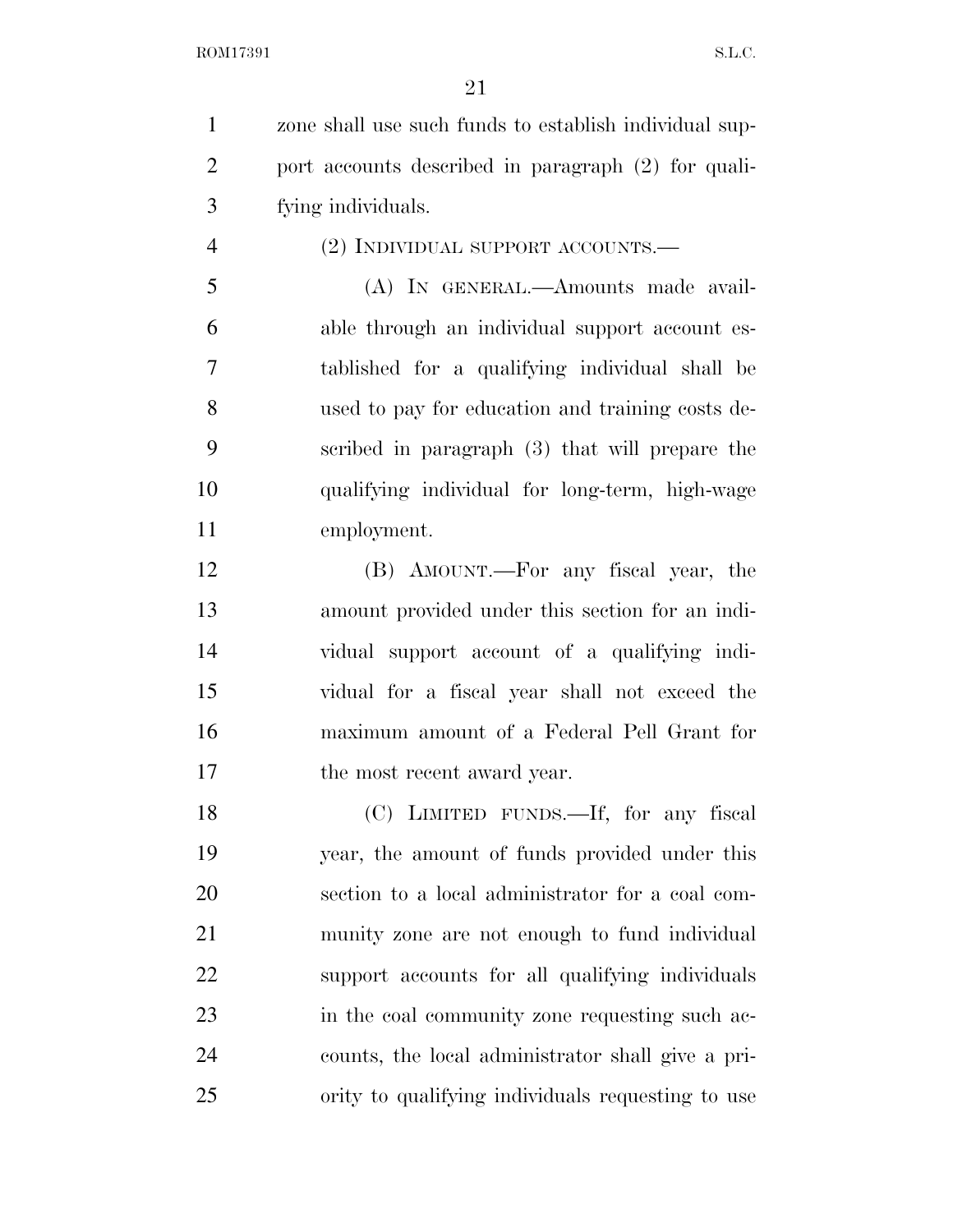| $\mathbf{1}$   | the account funds for education and training   |
|----------------|------------------------------------------------|
| $\overline{2}$ | programs that—                                 |
| 3              | (i) prepare individuals for in-demand          |
| $\overline{4}$ | industry sectors or occupations; and           |
| 5              | (ii) have strong outcomes based on             |
| 6              | the criteria described in subsection           |
| $\overline{7}$ | (e)(1)(B).                                     |
| 8              | (3) ELIGIBLE EDUCATION AND TRAINING PRO-       |
| 9              | GRAMS.-                                        |
| 10             | (A) IN GENERAL.—Amounts provided in            |
| 11             | an individual support account for a qualifying |
| 12             | individual may be used for costs related to a  |
| 13             | program of education and training approved by  |
| 14             | local administrator under subparagraph<br>the  |
| 15             | $(B)$ , which may include—                     |
| 16             | (i) a program offered by an institution        |
| 17             | of higher education (as defined in section)    |
| 18             | 102 of the Higher Education Act of 1965        |
| 19             | $(20 \text{ U.S.C. } 1002));$                  |
| 20             | (ii) a program of training, including a        |
| 21             | program leading to a recognized postsec-       |
| 22             | ondary credential, offered by an eligible      |
| 23             | provider of training services identified       |
| 24             | under section 122 of the Workforce Inno-       |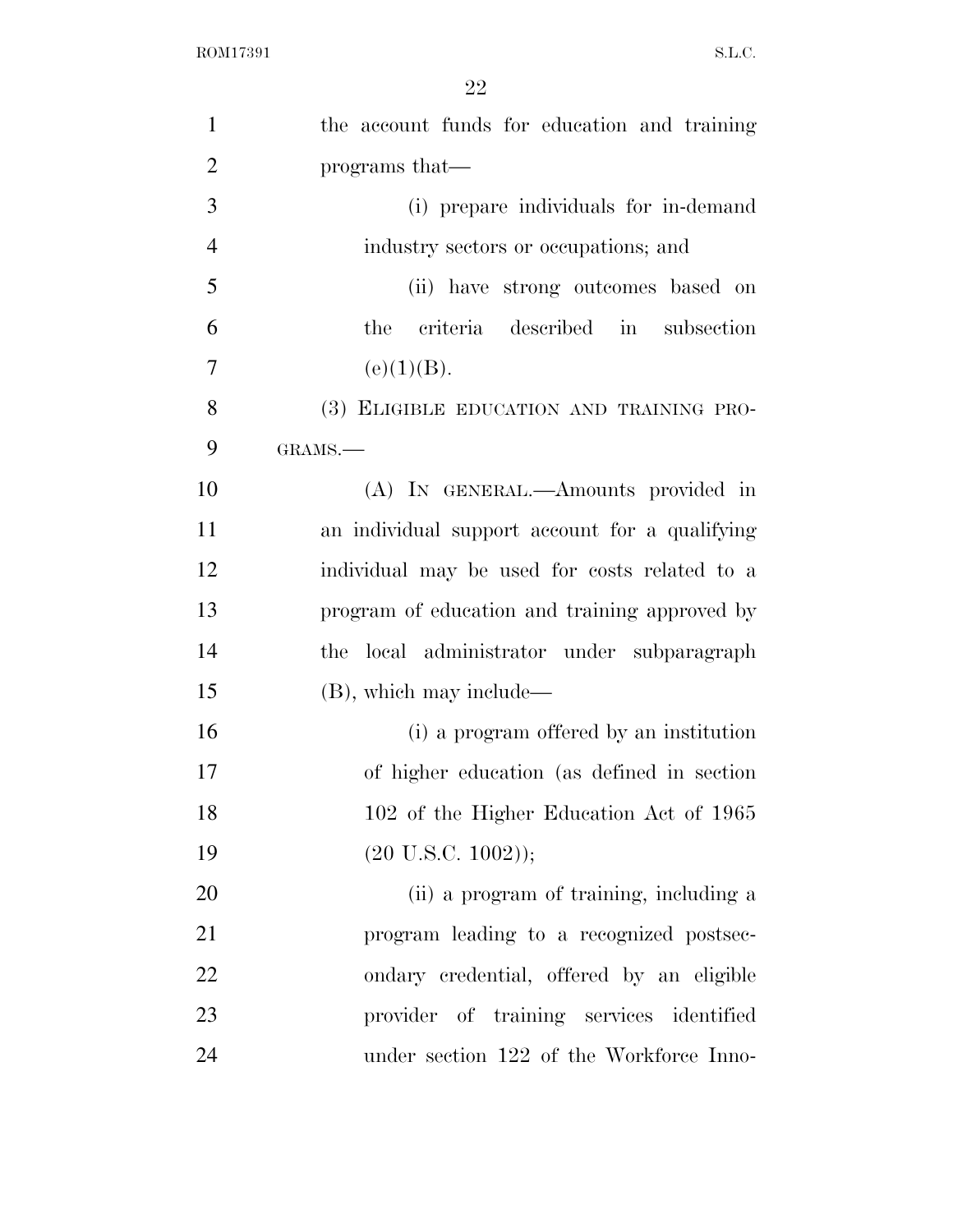$\begin{minipage}{.4\linewidth} \textbf{ROM17391} \end{minipage}$ 

| $\mathbf{1}$   | vation and Opportunity Act (29 U.S.C.            |
|----------------|--------------------------------------------------|
| $\overline{2}$ | $3152$ ); and                                    |
| 3              | (iii) costs (including associated edu-           |
| $\overline{4}$ | cation, curriculum, and mentorship costs),       |
| 5              | related to an apprenticeship, internship, or     |
| 6              | externship—                                      |
| 7              | (I) in an in-demand industry sec-                |
| 8              | tor or occupation; or                            |
| 9              | (II) for a position where there is               |
| 10             | a reasonable expectation of long-term            |
| 11             | employment.                                      |
| 12             | (B) ADDITIONAL EDUCATION AND TRAIN-              |
| 13             | ING PROGRAMS.—A local administrator shall        |
| 14             | provide a process through which the adminis-     |
| 15             | trator may approve the use of funds in an indi-  |
| 16             | vidual support account for education or training |
| 17             | expenses. Through such process, the adminis-     |
| 18             | trator shall-                                    |
| 19             | (i) allow a qualified individual to re-          |
| 20             | quest the approval of a particular provider      |
| 21             | or program of education and training, or a       |
| 22             | particular education and training expense,       |
| 23             | on an individual basis;                          |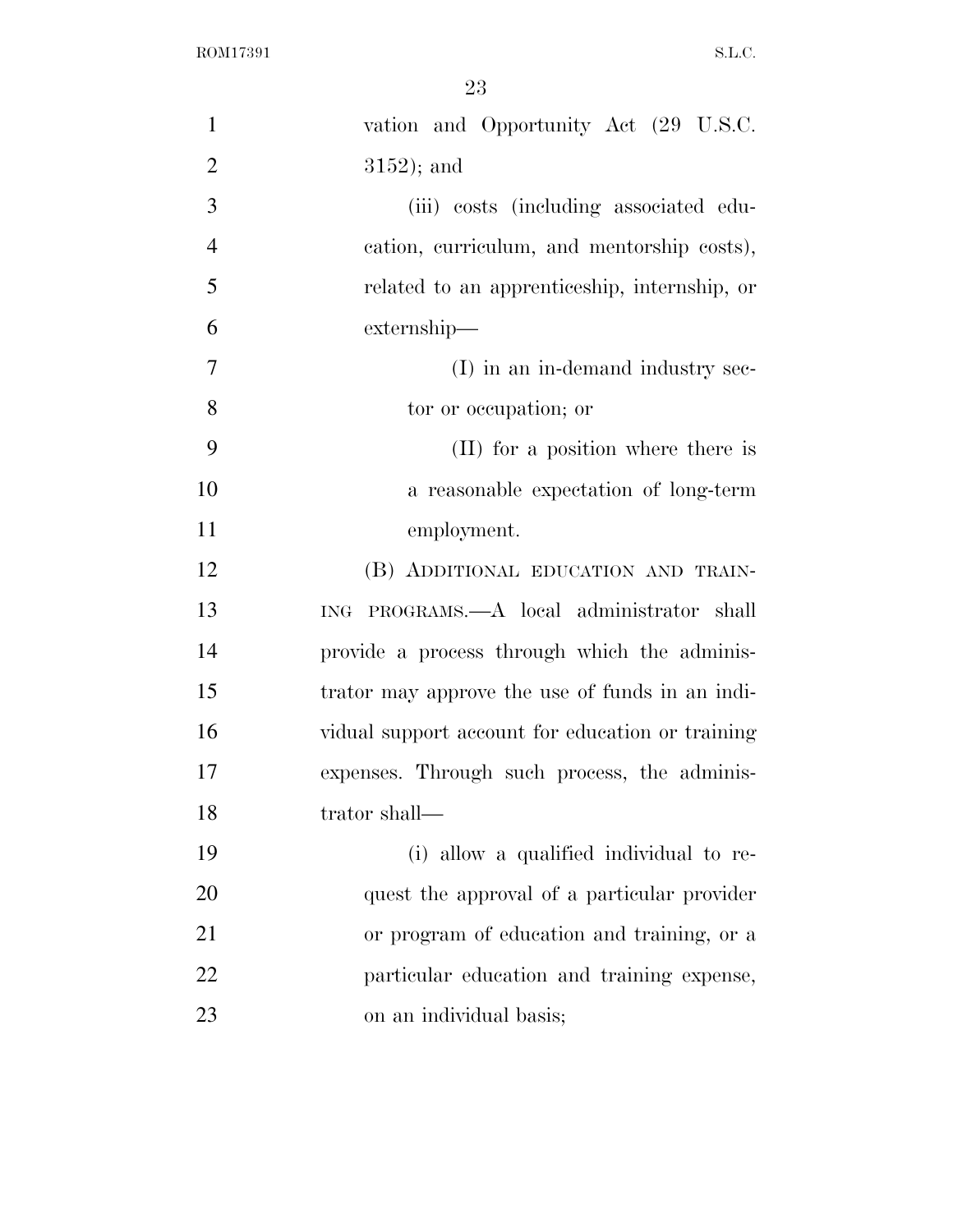| $\mathbf{1}$   | (ii) before approving a provider, pro-    |
|----------------|-------------------------------------------|
| $\overline{2}$ | gram of education or training, or other   |
| 3              | education and training expense, consider— |
| $\overline{4}$ | (I) the local industry demands;           |
| 5              | (II) the likelihood that an indi-         |
| 6              | vidual will be employed following the     |
| 7              | completion of the program of edu-         |
| 8              | cation or training; and                   |
| 9              | (III) the quality and effectiveness       |
| 10             | of the program of education or train-     |
| 11             | ing offered by the provider, based on     |
| 12             | the outcomes-based record of success      |
| 13             | of the provider, including—               |
| 14             | (aa) the student completion               |
| 15             | rates of the programs of edu-             |
| 16             | cation and training offered by the        |
| 17             | provider;                                 |
| 18             | (bb) the employment rates                 |
| 19             | for students completing the pro-          |
| 20             | grams of education and training           |
| 21             | as of 1 year, 3 years, and 5 years        |
| 22             | after the completion of the pro-          |
| 23             | gram; and                                 |
| 24             | (cc) the annual salary of                 |
| 25             | students completing the<br>$\rm pro-$     |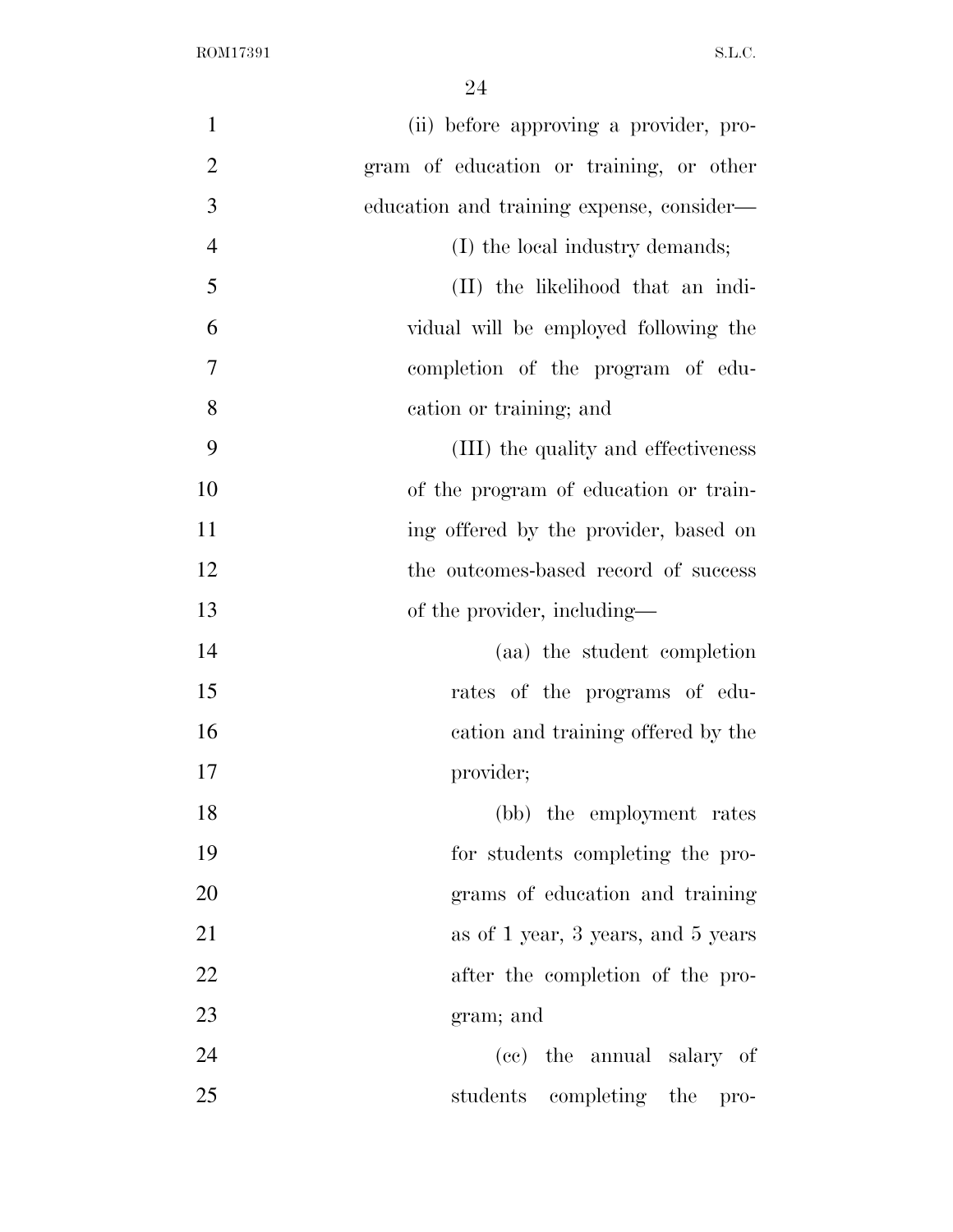$\begin{minipage}{.4\linewidth} \textbf{ROM17391} \end{minipage}$ 

| $\mathbf{1}$   | grams of education and training                            |
|----------------|------------------------------------------------------------|
| $\mathbf{2}$   | as of 1 year, 3 years, and 5 years                         |
| 3              | after completion of the program;                           |
| $\overline{4}$ | and                                                        |
| 5              | (iii) make a determination that such                       |
| 6              | provider is in the best interest of the coal               |
| $\overline{7}$ | community zone and the qualifying individ-                 |
| 8              | uals.                                                      |
| 9              | (e) REPORTS.—                                              |
| 10             | (1) LOCAL ADMINISTRATOR REPORTS.-Each                      |
| 11             | local administrator receiving funds under this sec-        |
| 12             | tion for a fiscal year shall, for each such year, pre-     |
| 13             | pare and submit a report to the Secretaries that in-       |
| 14             | cludes—                                                    |
| 15             | $(A)$ a description of the achievements of                 |
| 16             | the program supported under this section, in-              |
| 17             | cluding the program's levels of performance                |
| 18             | achieved with respect to the primary indicators            |
| 19             | of performance described<br>$\operatorname{in}$<br>section |
| 20             | $116(b)(2)(A)(i)$ of the Workforce Innovation              |
| 21             | Opportunity Act (29 U.S.C.<br>and                          |
| 22             | 3141(b)(2)(A)(i));                                         |
| 23             | (B) a description of the outcomes-based re-                |
| 24             | sults for the programs of training and edu-                |
| 25             | cation for which funds were used under this                |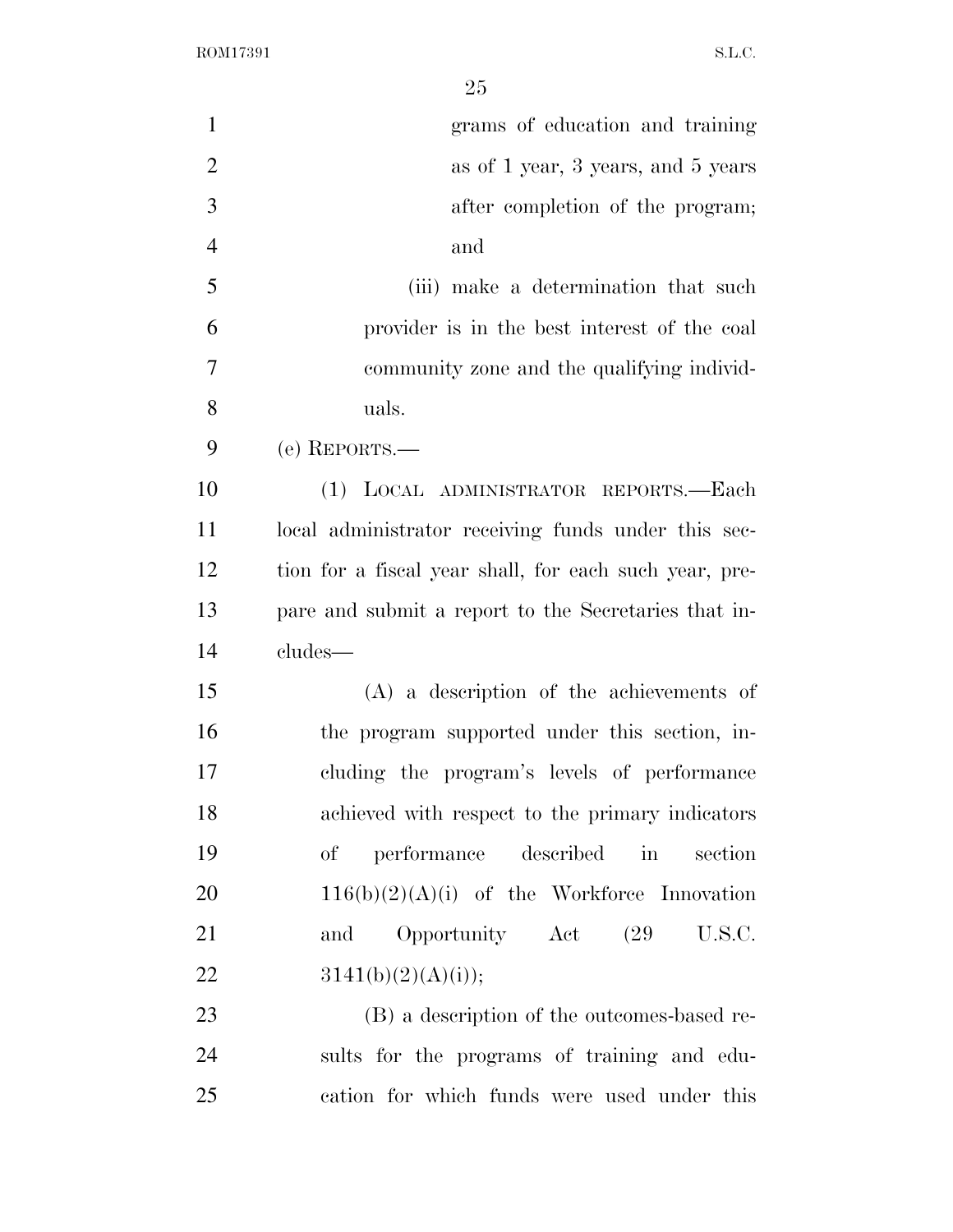| $\mathbf{1}$   | section, in the aggregate and individually, in-         |
|----------------|---------------------------------------------------------|
| $\overline{2}$ | cluding—                                                |
| 3              | (i) the student completion rates of the                 |
| $\overline{4}$ | program of education and training;                      |
| 5              | (ii) the employment rates for students                  |
| 6              | completing the program of education and                 |
| 7              | training as of 1 year, 3 years, and 5 years             |
| 8              | after the completion of the program; and                |
| 9              | (iii) the annual salary of students                     |
| 10             | completing the program of education and                 |
| 11             | training as of 1 year, 3 years, and 5 years             |
| 12             | after completion of the program;                        |
| 13             | (C) the return on investment of funds pro-              |
| 14             | vided to individual support accounts under this         |
| 15             | section; and                                            |
| 16             | (D) any other information that the Secre-               |
| 17             | taries may require.                                     |
| 18             | (2) REPORT TO CONGRESS.—The Secretaries                 |
| 19             | shall prepare and submit an annual report to Con-       |
| 20             | gress regarding the program supported under this        |
| 21             | section.                                                |
| 22             | (3) INSTITUTE OF EDUCATION SCIENCES EVAL-               |
| 23             | UATION.—The Director of the Institute of Education      |
| 24             | Sciences shall evaluate the effectiveness, quality, and |
| 25             | return in investment of funds under this section.       |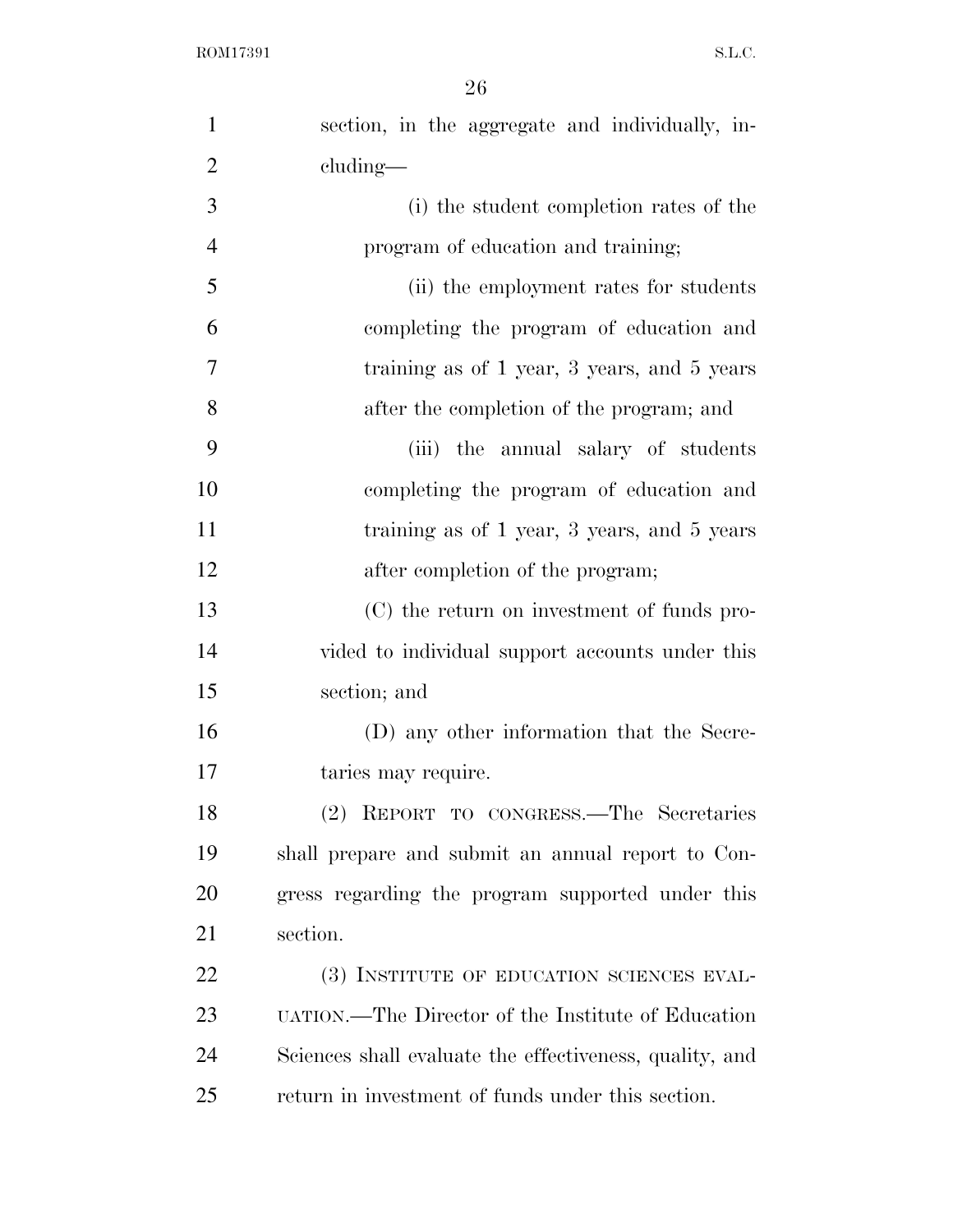(f) AUTHORIZATION OF APPROPRIATIONS.—There are authorized to be appropriated to the Secretary of Labor to carry out this section such sums as may be nec-essary for each of fiscal years 2018 through 2023.

## **SEC. 203. PRIORITY FOR EMPLOYMENT AND TRAINING AC-**

### **TIVITIES FOR QUALIFYING INDIVIDUALS.**

 (a) REQUIRED LOCAL EMPLOYMENT AND TRAINING ACTIVITIES.—Section 134(c) of the Workforce Innovation 9 and Opportunity Act  $(29 \text{ U.S.C. } 3174(c))$  is amended by adding at the end the following:

11 "(4) PRIORITY INDIVIDUALS.—

 $\text{``(A)}$  In GENERAL.—With respect to funds allocated to a local area for adult employment 14 and training activities under paragraph  $(2)(A)$  or (3) of section 133(b) or for dislocated worker employment and training activities under sec-17 tion  $133(b)(2)(B)$ , priority shall be given to pri- ority individuals for receipt of career services described in paragraph (2) and training serv- ices. The appropriate local board and the Gov- ernor shall direct the one-stop operators in the local area with regard to making determinations related to such priority.

24 "(B) DEFINITION.—In this paragraph, the term 'priority individual' means a qualifying in-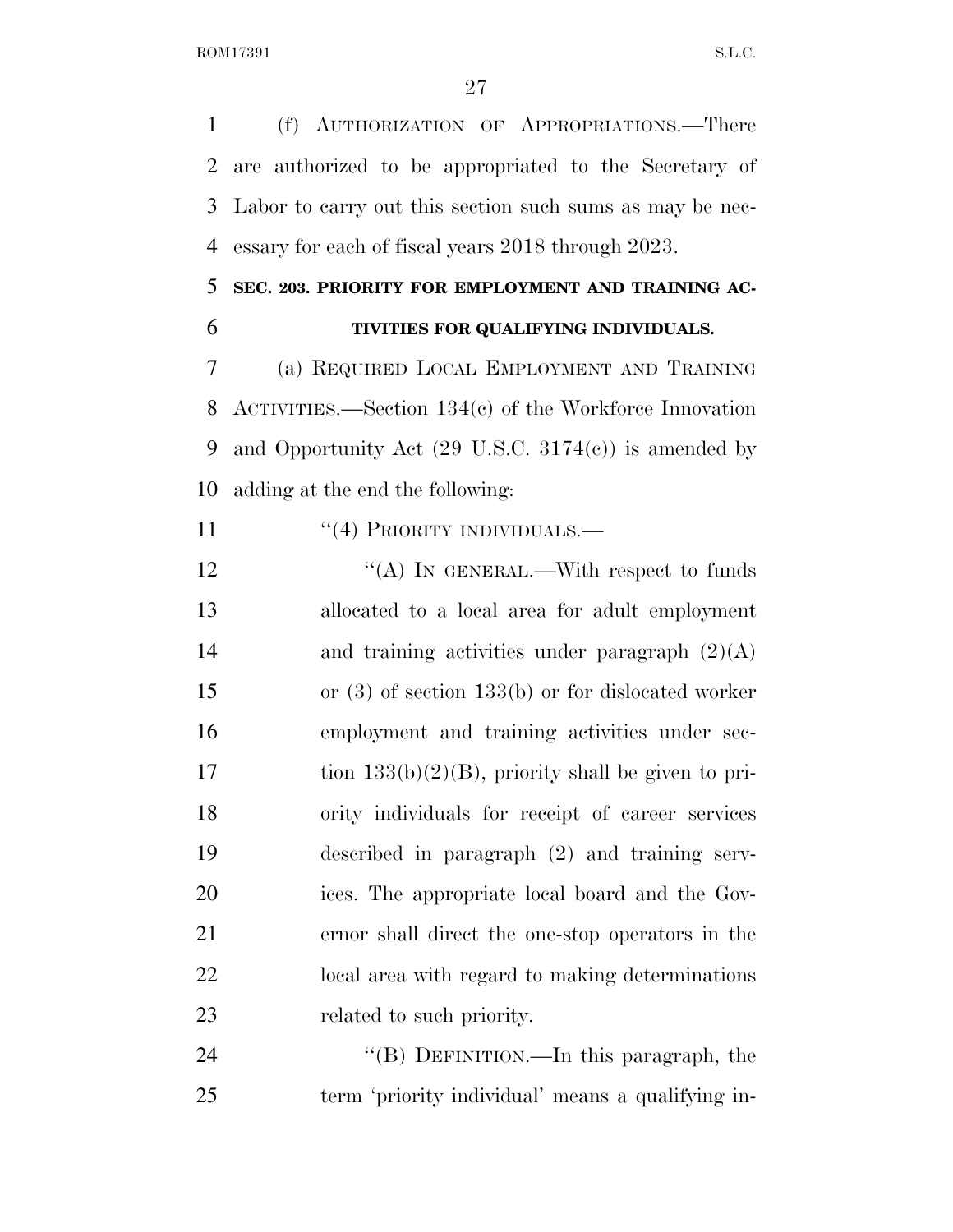| $\mathbf{1}$   | dividual, as defined in section 201 of the Coal              |
|----------------|--------------------------------------------------------------|
| $\overline{2}$ | Community Empowerment Act of 2017, who is                    |
| 3              | eligible to receive the service involved under this          |
| $\overline{4}$ | subsection.".                                                |
| 5              | (b) ALLOWABLE LOCAL EMPLOYMENT AND TRAIN-                    |
| 6              | ING ACTIVITIES.—Section $134(d)$ of the Workforce Inno-      |
| 7              | vation and Opportunity Act $(29 \text{ U.S.C. } 3174(d))$ is |
| 8              | amended by adding at the end the following:                  |
| 9              | $``(6)$ PRIORITY INDIVIDUALS.—                               |
| 10             | "(A) IN GENERAL.—With respect to funds                       |
| 11             | allocated to a local area for adult employment               |
| 12             | and training activities under paragraph $(2)(A)$             |
| 13             | or $(3)$ of section 133(b) or for dislocated worker          |
| 14             | employment and training activities under sec-                |
| 15             | tion $133(b)(2)(B)$ , priority shall be given to pri-        |
| 16             | ority individuals for receipt of services described          |
| 17             | in paragraphs (1) through (5) of this sub-                   |
| 18             | section. The appropriate local board and the                 |
| 19             | Governor shall direct the one-stop operators in              |
| 20             | the local area with regard to making determina-              |
| 21             | tions related to such priority.                              |
| 22             | "(B) DEFINITION.—In this paragraph, the                      |
| 23             | term 'priority individual' means a qualifying in-            |
| 24             | dividual, as defined in section 201 of the Coal              |
| 25             | Community Empowerment Act of 2017, who is                    |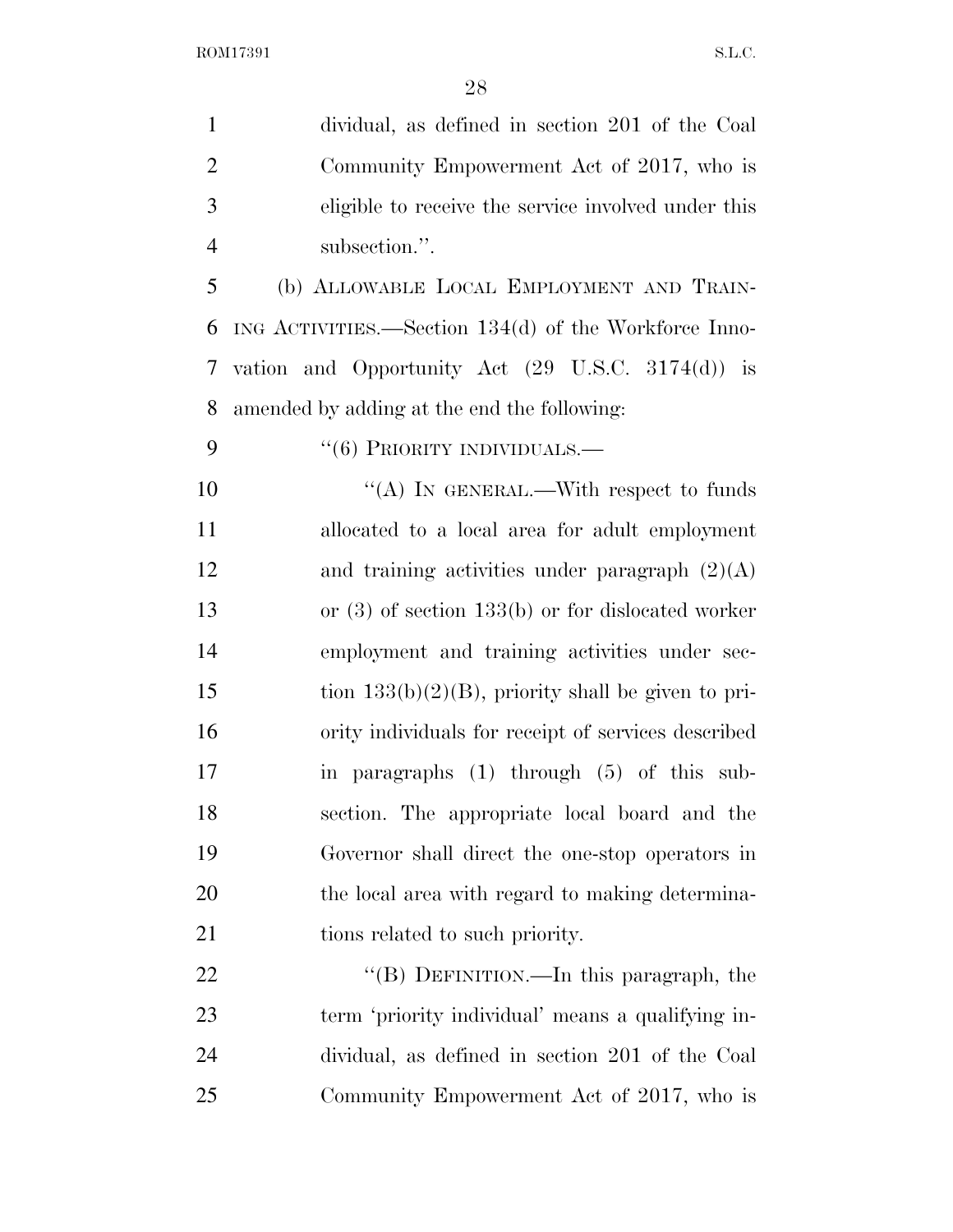| $\mathbf{1}$   | eligible to receive the service involved under this        |
|----------------|------------------------------------------------------------|
| $\overline{2}$ | subsection.".                                              |
| 3              | SEC. 204. DEVELOPMENT GRANTS.                              |
| 4              | (a) PROGRAM AUTHORIZED.                                    |
| 5              | (1) IN GENERAL.—From amounts made avail-                   |
| 6              | able to carry out this section, the Secretaries, in ac-    |
| 7              | cordance with the interagency agreement described          |
| 8              | in section 206, shall award grants, on a competitive       |
| 9              | basis, to eligible entities, to support the eligible enti- |
| 10             | ties in the development, revamping, improvement, or        |
| 11             | expansion of programs of education and training for        |
| 12             | coal community zones in in-demand industry sectors         |
| 13             | or occupations or in industries in local demand.           |
| 14             | $(2)$ DURATION.—                                           |
| 15             | (A) IN GENERAL.—A grant awarded under                      |
| 16             | this section shall be for a period of 3 years.             |
| 17             | RENEWAL.—The Secretaries<br>(B)<br>may                     |
| 18             | renew a grant awarded under section for a sin-             |
| 19             | gle 2-year period, if—                                     |
| 20             | (i) the eligible entity demonstrates                       |
| 21             | that the program under the grant has a                     |
| 22             | record of success and high-quality out-                    |
| 23             | comes; and                                                 |
| 24             | (ii) the local government or local ad-                     |
| 25             | ministrator that submitted the demonstra-                  |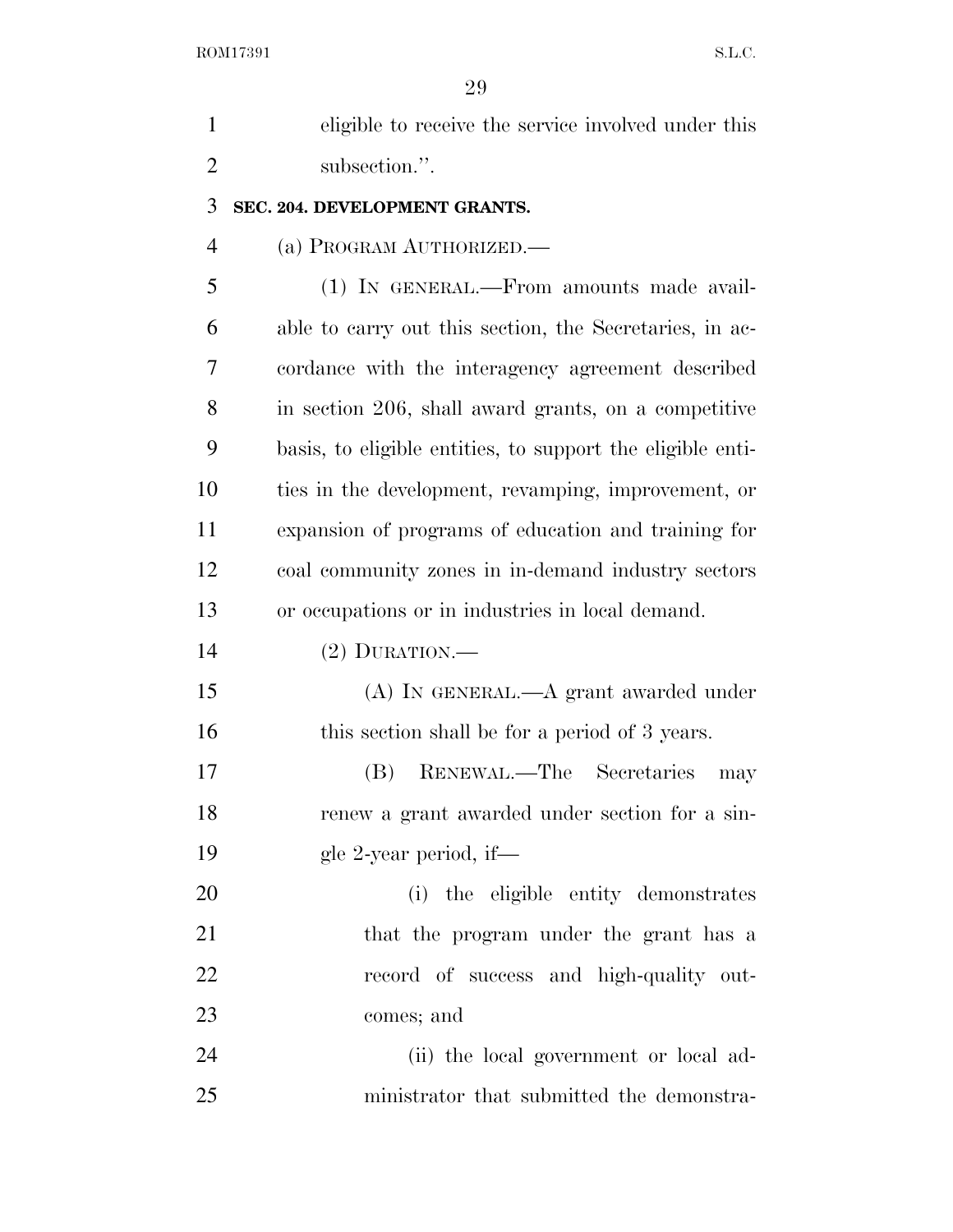$\begin{minipage}{.4\linewidth} \textbf{ROM17391} \end{minipage}$ 

| $\mathbf{1}$   | tion of application approval under the ini-          |
|----------------|------------------------------------------------------|
| $\overline{2}$ | tial application under subsection $(b)(1)(E)$        |
| 3              | approves of the renewal.                             |
| $\overline{4}$ | $(b)$ APPLICATION.—                                  |
| 5              | (1) IN GENERAL.—An eligible entity desiring a        |
| 6              | grant under this section shall submit an application |
| 7              | to the Secretaries at such time, in such manner, and |
| 8              | containing such information as the Secretaries may   |
| 9              | require, including—                                  |
| 10             | $(A)$ the number of coal community stu-              |
| 11             | dents in the coal community zone to be served;       |
| 12             | (B) a plan for allocating funds to coal              |
| 13             | community students;                                  |
| 14             | (C) a description of the eligible entity's           |
| 15             | track record of success with the programs of         |
| 16             | education and training to be supported under         |
| 17             | the grant, including—                                |
| 18             | (i) the student completion rates of the              |
| 19             | programs of education and training;                  |
| 20             | (ii) the employment rates for students               |
| 21             | completing the programs of education and             |
| 22             | training as of 1 year, 3 years, and 5 years          |
| 23             | after the completion of the program;                 |
| 24             | (D) a demonstration that the eligible entity         |
| 25             | is of high quality and will be a benefit to the      |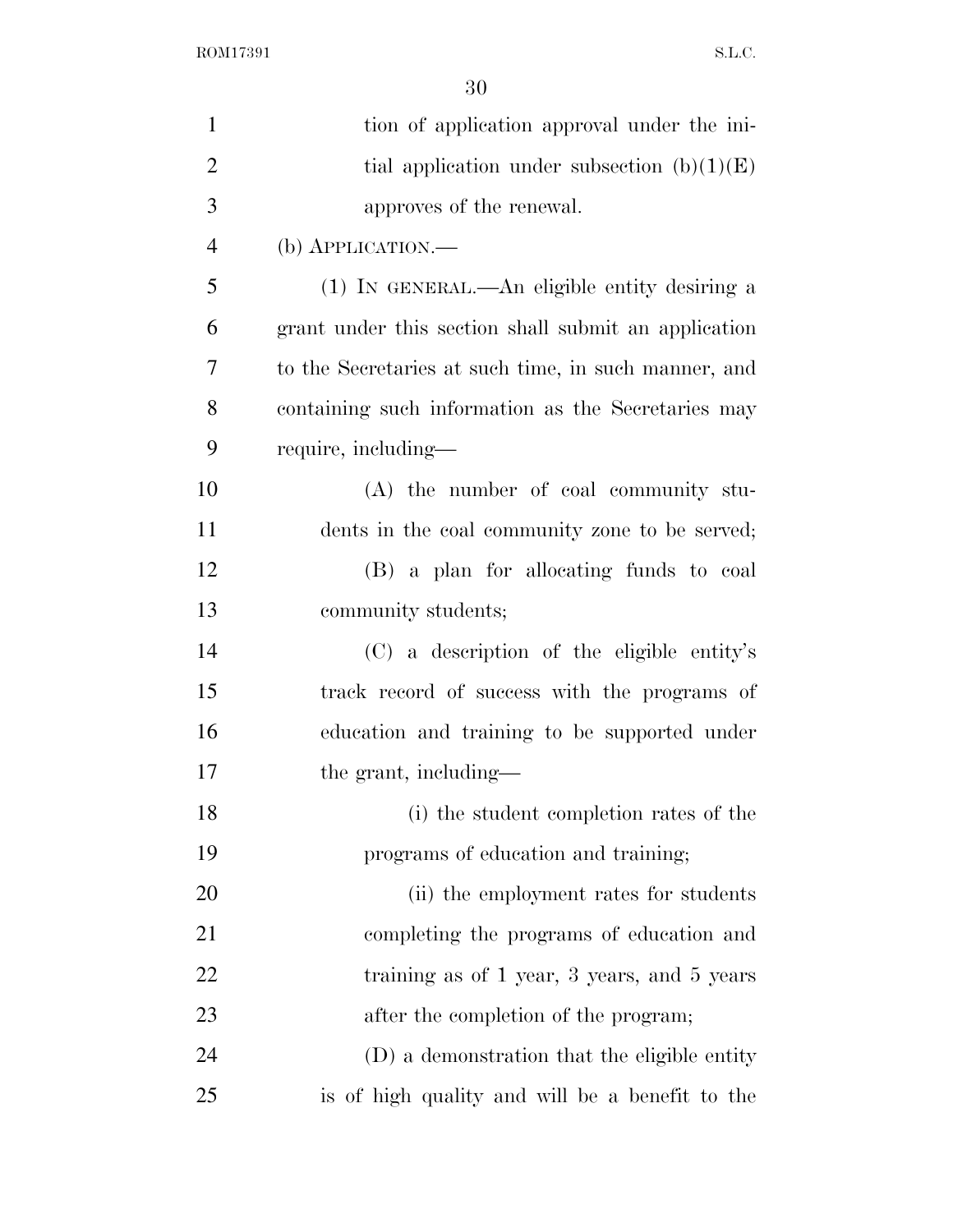ROM17391 S.L.C.

 coal community students and the coal commu- nity zone; (E) a demonstration of application ap- proval from the local government of the coal community zone or, in the case of a coal com-

 munity zone receiving a grant under section 202, the local administrator for such grant, in- cluding a statement that the application and funds requested under the application is in the best interest of the coal community zone and coal community students; and

 (F) an assurance that if the program sup- ported under the grant does not enroll the re- quired percentage of coal community students 15 under subsection (c)(1), the eligible entity shall reimburse the Secretaries, in the amount and manner described in subsection (d).

 (c) USE OF FUNDS.—An eligible entity receiving a grant under this program shall use such funds for the de- velopment, revamping, improvement, or expansion of a high-quality training and education program that—

 (1) predominantly serves coal community stu- dents by ensuring that not less than 75 percent of the students enrolled in the program are coal com-munity students;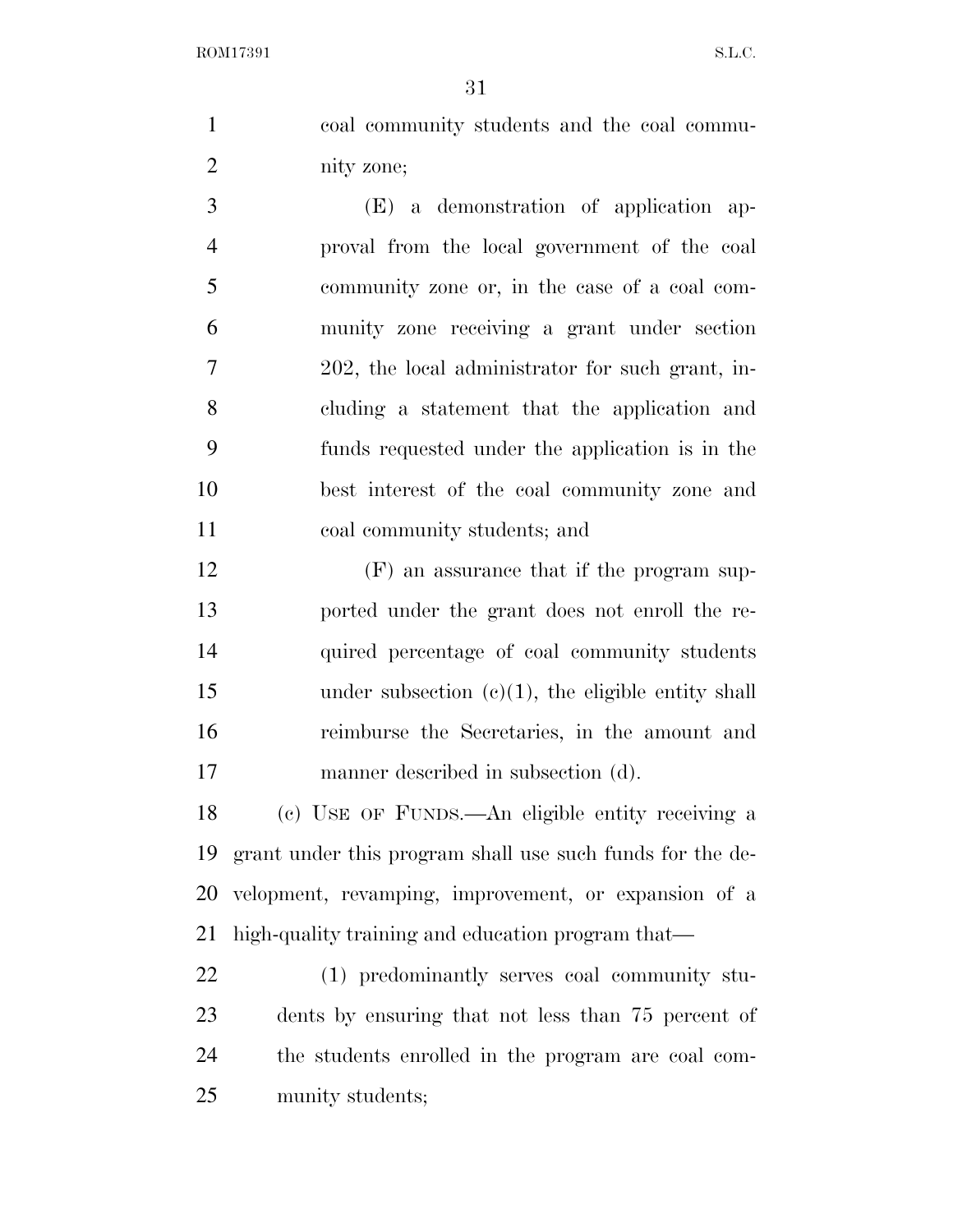| $\mathbf{1}$   | (2) provides training in high-wage, high-demand         |
|----------------|---------------------------------------------------------|
| $\overline{2}$ | industries or in industries in local demand;            |
| 3              | (3) is free or offered at a very low cost to coal       |
| 4              | community students; and                                 |
| 5              | (4) enters into an agreement with each coal             |
| 6              | community student that enrolls in the program to        |
| 7              | ensure that the eligible entity can obtain the infor-   |
| 8              | mation necessary for the report under subsection        |
| 9              | (e)(1).                                                 |
| 10             | (d) REIMBURSEMENT.                                      |
| 11             | (1) In GENERAL.—An eligible entity that does            |
| 12             | not enroll the required percentage described in sub-    |
| 13             | section $(c)(1)$ shall reimburse the Secretaries in the |
| 14             | amount equal to the product of—                         |
| 15             | (A) the average per-student cost of the                 |
| 16             | program; and                                            |
| 17             | (B) the number of additional coal commu-                |
| 18             | nity students that would have been needed in            |
| 19             | order for the program to meet the 75 percent            |
| 20             | coal community student enrollment requirement           |
| 21             | under subsection $(e)(1)$ .                             |
| 22             | (2) USE OF REIMBURSED FUNDS. Any funds                  |
| 23             | reimbursed to the Secretaries under this subsection     |
| 24             | may be used by the Secretaries to award additional      |
| 25             | grants under this section.                              |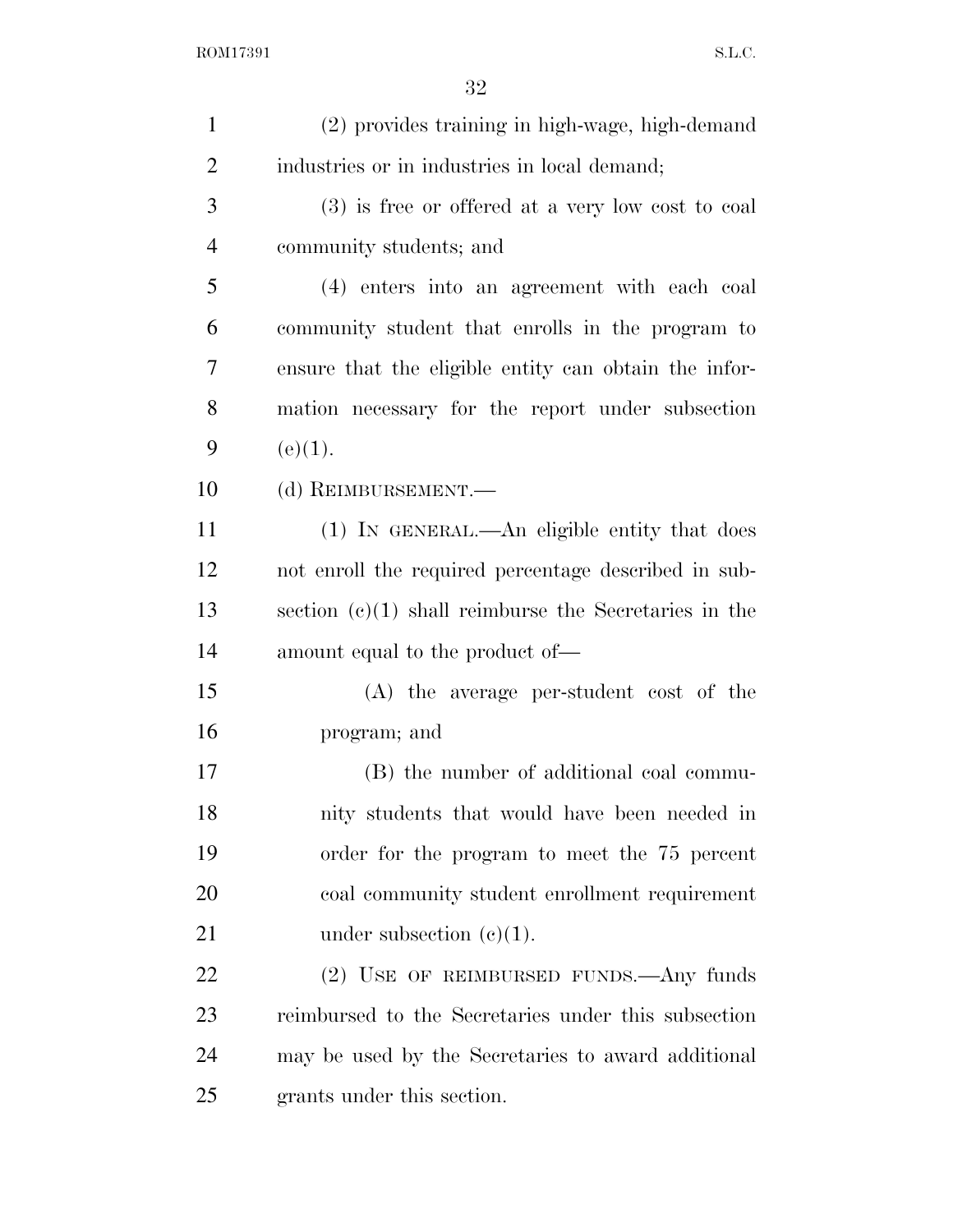| $\mathbf{1}$   | (e) REPORTS.—                                          |
|----------------|--------------------------------------------------------|
| $\overline{2}$ | (1) ELIGIBLE ENTITY REPORT.—Each eligible              |
| 3              | entity receiving a grant under this section shall pre- |
| $\overline{4}$ | pare and submit to the Secretaries an annual report    |
| 5              | regarding the outcomes of the grant, including—        |
| 6              | (A) the number of students, and the num-               |
| 7              | ber of coal community students, enrolled in the        |
| 8              | program supported under the grant;                     |
| 9              | (B) the number of students, and the num-               |
| 10             | ber of coal community students, completing             |
| 11             | such program;                                          |
| 12             | (C) the number of students, and the num-               |
| 13             | ber of coal community students, who have com-          |
| 14             | pleted such program and who are employed               |
| 15             | after completion of such program as of—                |
| 16             | (i) 6 months after the date of comple-                 |
| 17             | tion;                                                  |
| 18             | (ii) 1 year after the date of comple-                  |
| 19             | tion;                                                  |
| 20             | (iii) 3 years after the date of comple-                |
| 21             | tion; and                                              |
| 22             | (iv) 5 years after the date of comple-                 |
| 23             | tion;                                                  |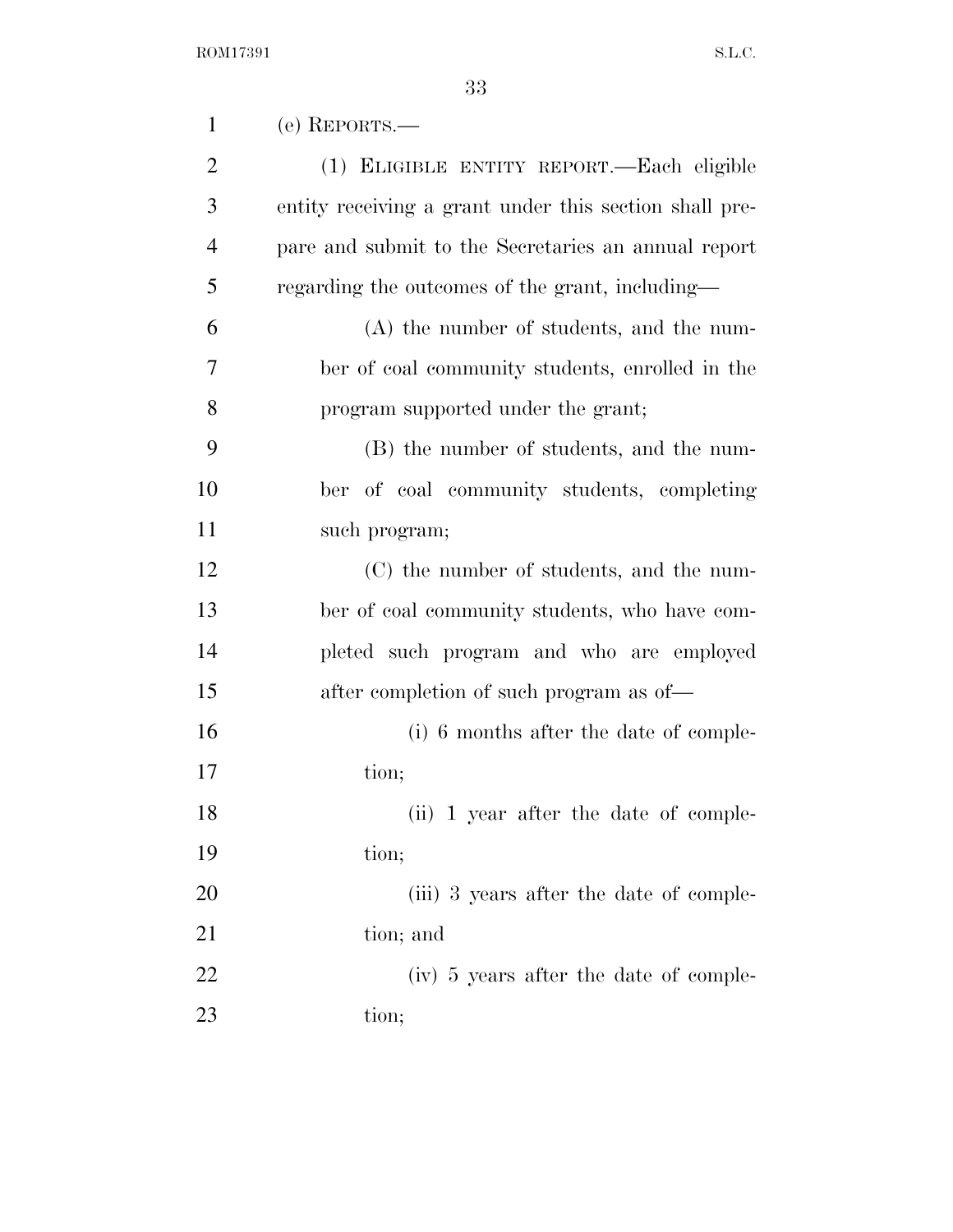| $\mathbf{1}$   | (D) the average wage of students, and the          |
|----------------|----------------------------------------------------|
| $\overline{2}$ | average wage of coal community students, who       |
| 3              | have completed such program as of—                 |
| $\overline{4}$ | (i) 6 months after the date of comple-             |
| 5              | tion;                                              |
| 6              | (ii) 1 year after the date of comple-              |
| 7              | tion; and                                          |
| 8              | (iii) 3 years after the date of comple-            |
| 9              | tion; and                                          |
| 10             | (E) the satisfaction rate of all students,         |
| 11             | and the satisfaction rate of coal community stu-   |
| 12             | dents, including students who completed the        |
| 13             | program and students who did not complete—         |
| 14             | (i) 6 months after the date of comple-             |
| 15             | tion or leaving the program;                       |
| 16             | (ii) 1 year after the date of completion           |
| 17             | or leaving the program; and                        |
| 18             | (iii) 3 years after the date of comple-            |
| 19             | tion or leaving the program.                       |
| 20             | REPORT TO CONGRESS.—The Secretaries<br>(2)         |
| 21             | shall prepare and submit an annual report to Con-  |
| 22             | gress regarding the grants awarded under this sec- |
| 23             | tion.                                              |
| 24             | (3) INSTITUTE OF EDUCATION SCIENCES EVAL-          |
| 25             | UATION.—The Director of the Institute of Education |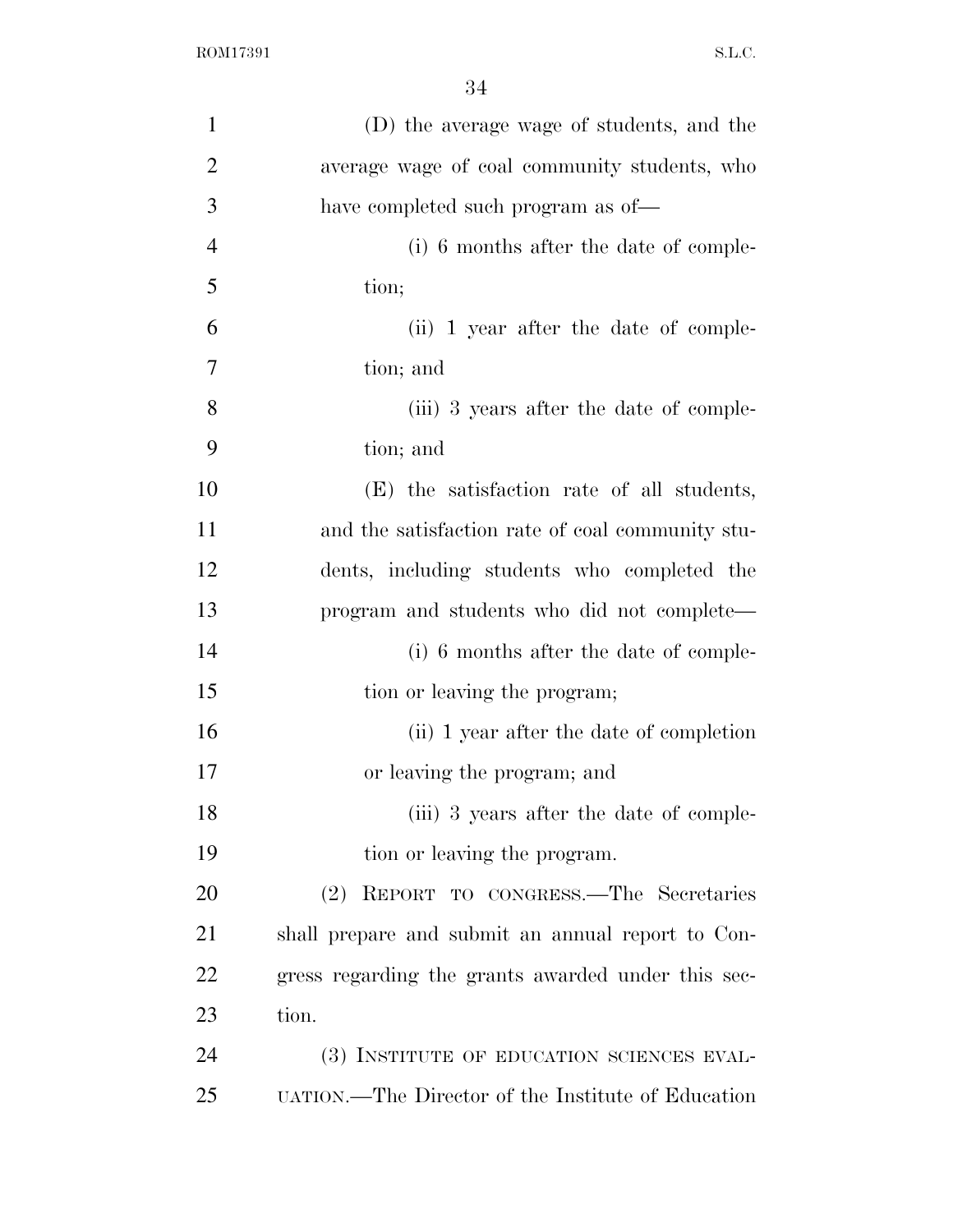ROM17391 S.L.C.

 Sciences shall evaluate the effectiveness, quality, and return in investment of grant funds provided under this section.

 (f) AUTHORIZATION OF APPROPRIATIONS.—There are authorized to be appropriated to the Secretary of Edu- cation to carry out this section such sums as may be nec-essary for fiscal years 2018 through 2023.

#### **SEC. 205. BUSINESS TRAINING FUNDS.**

(a) PROGRAM AUTHORIZED.—

 (1) IN GENERAL.—From amounts made avail- able under subsection (e), the Secretaries, in accord- ance with the interagency agreement under section 206, shall award grants, on a competitive basis, to local administrators to enable the local administra- tors to award subgrants under subsection (c) to businesses to provide in-house training, and future employment, to coal community individuals.

- (2) DURATION.—
- (A) IN GENERAL.—A grant awarded under 20 this section shall be for a 3-year period.
- (B) LIMITATION.—A local administrator may not receive more than 1 grant under this section.

 (b) APPLICATIONS.—A local administrator desiring a grant under this section shall submit to the Secretaries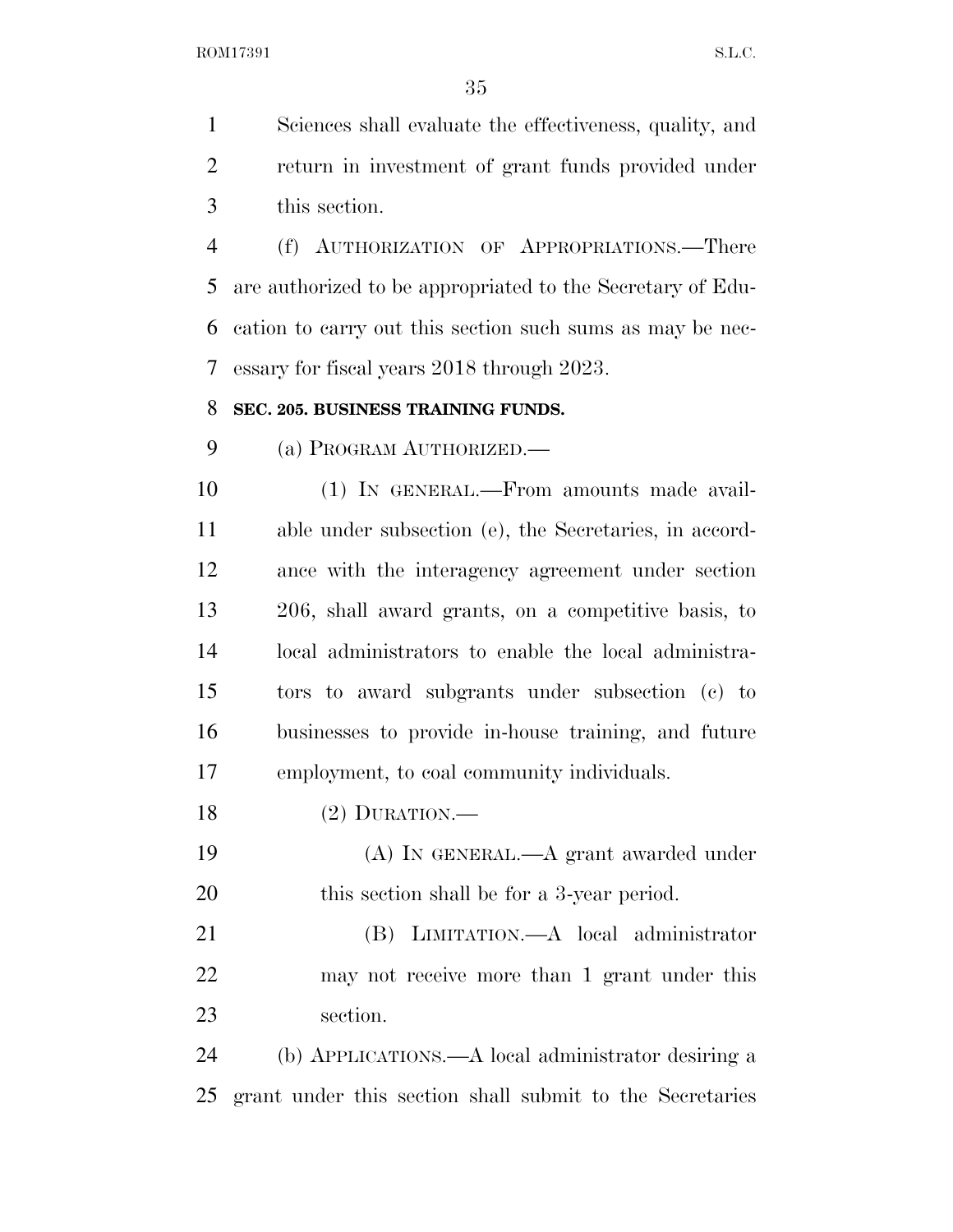an application at such time, in such manner, and con- taining such information as the Secretaries may require, including— (1) the number of coal community individuals 5 in the coal community zone to be served; (2) the number of coal community individuals that will benefit from the program; (3) a description of the eligible businesses de- scribed in subsection (c)(2) that will participate in the program proposed under the grant, including the in-demand industry sectors or occupations rep- resented by the businesses; (4) the target employment numbers of partici- pating individuals for the eligible businesses partici- pating; (5) a plan for allocating grant funds to busi- nesses; and (6) a description of the process through which the coal community agency will evaluate any re- quests to waive the employment requirement under 21 subsection  $(e)(3)(B)$ . (c) SUBGRANTS.— (1) IN GENERAL.—Each local administrator re-

 ceiving a grant under this section shall use grant funds to award subgrants, to eligible businesses de-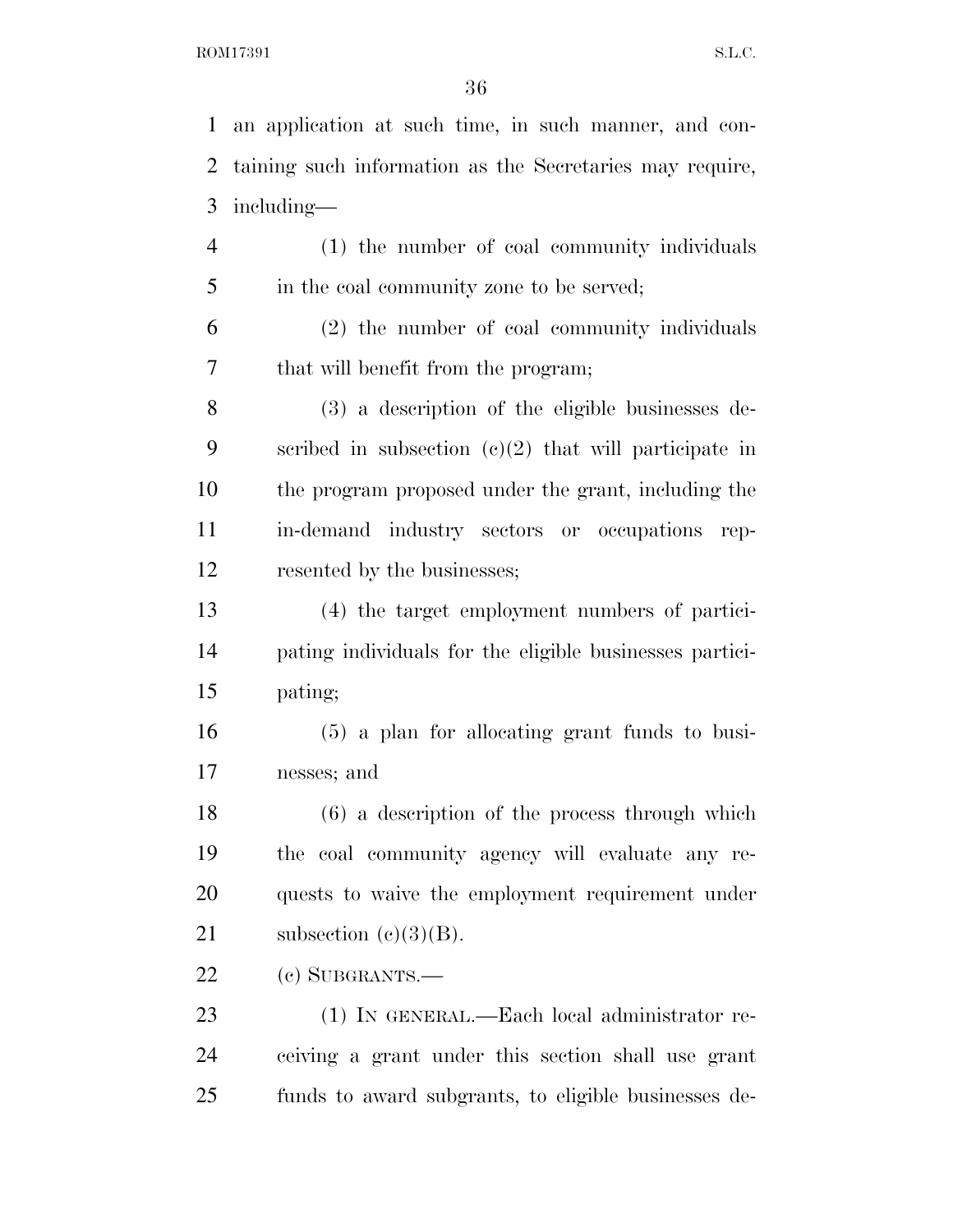| $\mathbf{1}$   | scribed in paragraph $(2)$ , to enable the eligible busi- |
|----------------|-----------------------------------------------------------|
| $\overline{2}$ | nesses to provide in-house training to coal commu-        |
| 3              | nity individuals in preparation for employment with       |
| $\overline{4}$ | or advancement within the eligible businesses.            |
| 5              | (2) ELIGIBILITY.—In order to be eligible for a            |
| 6              | subgrant under this subsection, a business shall—         |
| 7              | $(A)$ be a business located in a coal commu-              |
| 8              | nity zone; and                                            |
| 9              | (B) provide an assurance that the business                |
| 10             | will hire, for a minimum of one year, each coal           |
| 11             | community individual who completes the in-                |
| 12             | house training provided under the subgrant or             |
| 13             | will reimburse the local administrator in accord-         |
| 14             | ance with paragraph $(3)$ .                               |
| 15             | (3) REIMBURSEMENT OF TRAINING FOR EM-                     |
| 16             | PLOYEES NOT HIRED.                                        |
| 17             | $(A)$ In GENERAL.— $A$ business that does                 |
| 18             | not hire or retain, for a period of not less than         |
| 19             | 1 year, all coal community individuals who com-           |
| 20             | plete the in-house training provided under a              |
| 21             | subgrant under this subsection shall reimburse            |
| 22             | the local administrator in the amount equal to            |
| 23             | the cost of the training provided to such em-             |
| 24             | ployee, subject to subparagraph (B).                      |
|                |                                                           |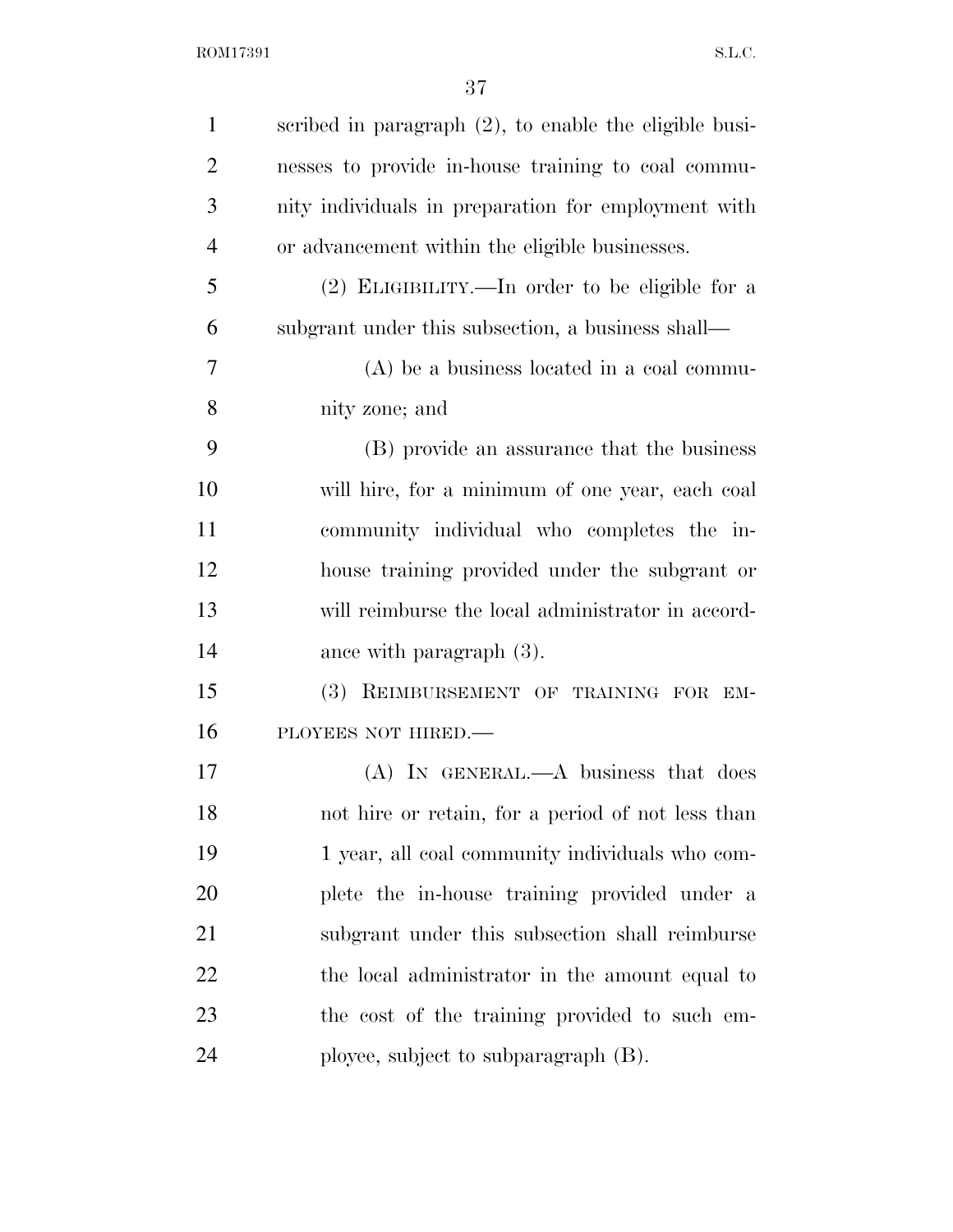| $\mathbf{1}$   | (B) WAIVER.—Upon request by a business           |
|----------------|--------------------------------------------------|
| $\overline{2}$ | receiving a subgrant under this subsection, the  |
| 3              | local administrator may waive the reimburse-     |
| $\overline{4}$ | ment requirement of subparagraph $(A)$ for a     |
| 5              | business if the local administrator determines   |
| 6              | $that$ —                                         |
| $\overline{7}$ | (i) the business made substantial ef-            |
| 8              | fort to comply with the employment re-           |
| 9              | quirement under subparagraph (A);                |
| 10             | (ii) hired a significant percentage of           |
| 11             | individuals relative to the amount of funds      |
| 12             | provided under the grant; or                     |
| 13             | (iii) the decision made by the business          |
| 14             | to not hire or retain an individual was for      |
| 15             | cause.                                           |
| 16             | (C) USE OF REIMBURSED FUNDS.—By not              |
| 17             | later than 30 days after receiving a reimburse-  |
| 18             | ment under paragraph $(3)(A)$ , a local adminis- |
| 19             | trator—                                          |
| 20             | (i) shall report the receipt of such             |
| 21             | funds to the Secretaries; and                    |
| 22             | (ii) may apply to the Secretaries for            |
| 23             | permission to reallocate the funds received      |
| 24             | under this paragraph during the grant pe-        |
| 25             | riod.                                            |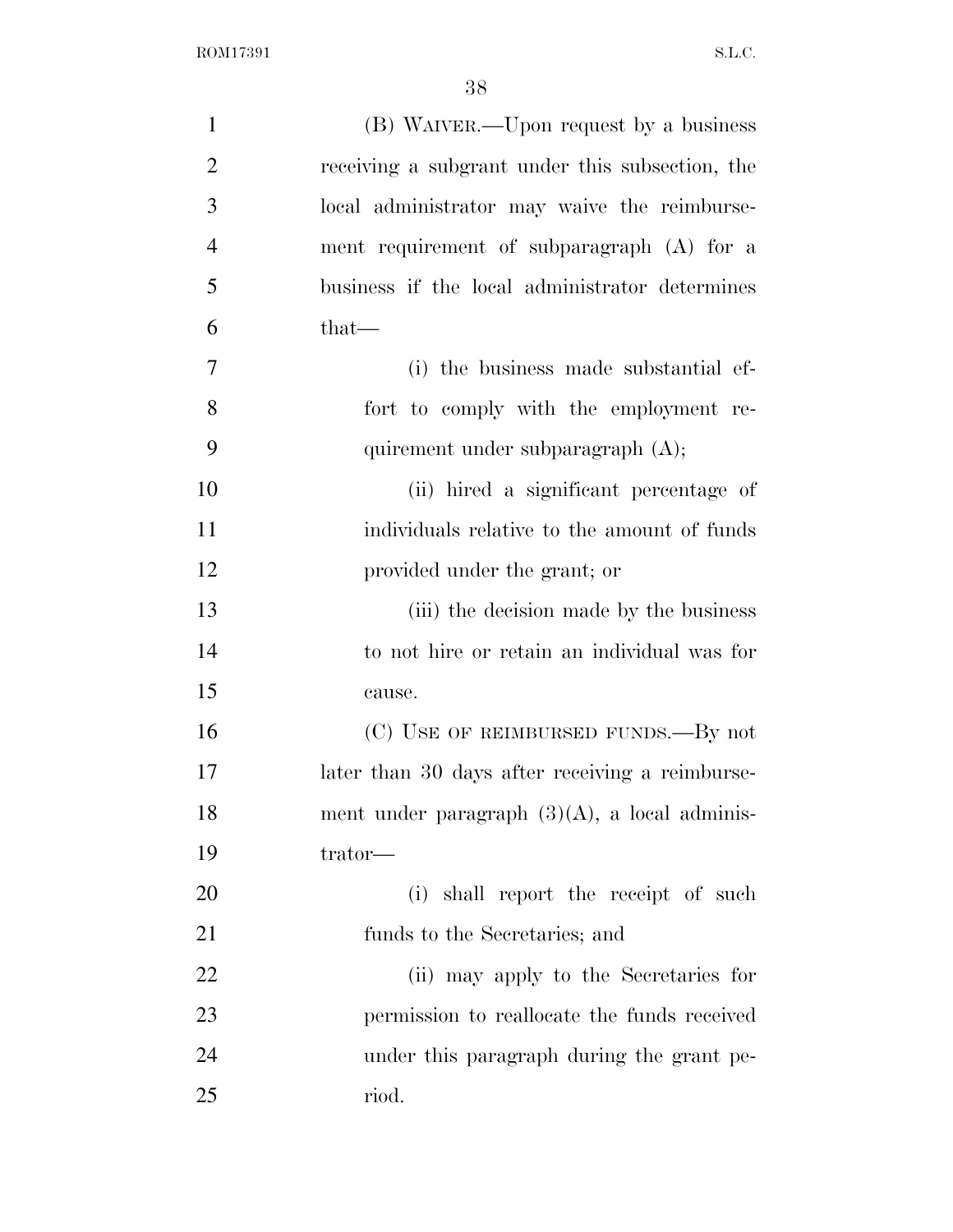| $\mathbf{1}$   | (d) REPORTS.—                                        |
|----------------|------------------------------------------------------|
| $\overline{2}$ | (1) REPORTS BY BUSINESSES.—Each business             |
| 3              | receiving a subgrant under subsection (c) shall pre- |
| $\overline{4}$ | pare and submit an annual report to the local ad-    |
| 5              | ministrator regarding the subgrant, including—       |
| 6              | (A) the numbers of coal community indi-              |
| 7              | viduals—                                             |
| 8              | (i) beginning the training provided                  |
| 9              | under this section;                                  |
| 10             | (ii) completing such training;                       |
| 11             | (iii) hired by the business within 3                 |
| 12             | months of completion; and                            |
| 13             | (iv) still employed by the business, as              |
| 14             | of 6 months, 1 year, 2 years, and 4 years            |
| 15             | after the completion of the training; and            |
| 16             | (B) the average salary of the coal commu-            |
| 17             | nity individuals hired after completing the          |
| 18             | training.                                            |
| 19             | (2)<br>REPORTS BY COAL COMMUNITY AGEN-               |
| 20             | CIES.—Each local administrator receiving a grant     |
| 21             | under this section shall prepare and submit an an-   |
| 22             | nual report to the Secretaries regarding the grant   |
| 23             | under this section.                                  |
| 24             | (3) REPORT BY SECRETARIES.—The Secretaries           |
| 25             | shall prepare and submit an annual report to Con-    |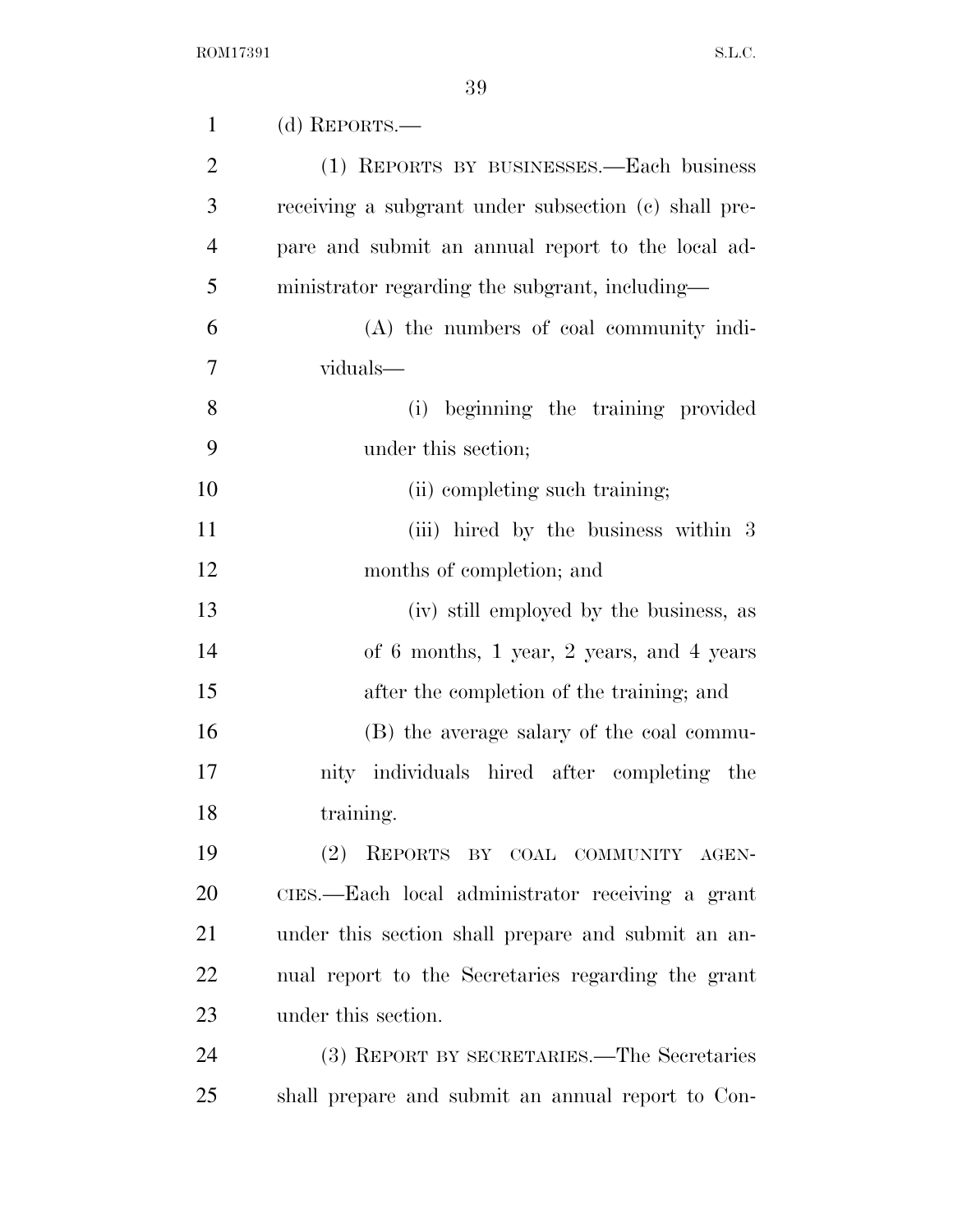ROM17391 S.L.C.

 gress regarding the grant program under this sec- tion that includes the information provided by the coal community agencies under paragraph (2).

 (4) INSTITUTE OF EDUCATION SCIENCES EVAL- UATION.—The Director of the Institute of Education Sciences shall evaluate the effectiveness, quality, and return in investment of grant funds provided under this section.

 (e) AUTHORIZATION OF APPROPRIATIONS.—There are authorized to be appropriated to the Secretary of Labor to carry out this section such sums as may be nec-essary for each of fiscal years 2018 through 2023.

#### **SEC. 206. INTERAGENCY AGREEMENT.**

 The Secretary of Education and the Secretary of Labor shall jointly administer the programs under sections 203, 204, and 205 in accordance with such terms as the Secretaries set forth in an interagency agreement. Such interagency agreement shall include, at a minimum and for each such program—

 (1) a description of the respective roles and re- sponsibilities of the Secretaries (both jointly and separately); and

 (2) provisions establishing that, for each of the programs under such sections, the Secretary to whom funds are authorized to be appropriated under